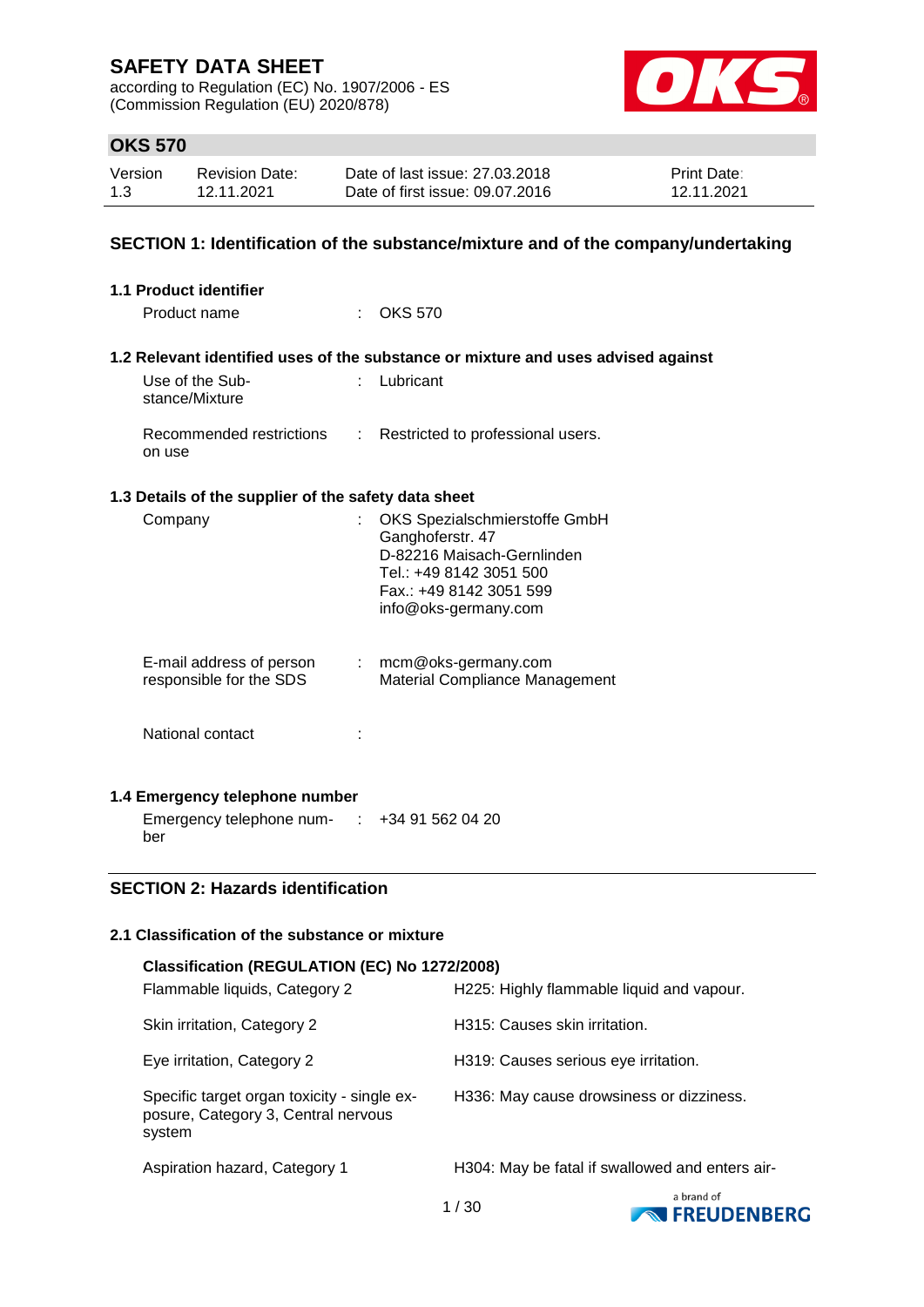according to Regulation (EC) No. 1907/2006 - ES (Commission Regulation (EU) 2020/878)



# **OKS 570**

| ט <i>ו</i> ט טוו   |                                          |   |                                                                   |       |                                                        |                                                                                             |  |
|--------------------|------------------------------------------|---|-------------------------------------------------------------------|-------|--------------------------------------------------------|---------------------------------------------------------------------------------------------|--|
| Version<br>1.3     | <b>Revision Date:</b><br>12.11.2021      |   | Date of last issue: 27,03,2018<br>Date of first issue: 09.07.2016 |       |                                                        | Print Date:<br>12.11.2021                                                                   |  |
|                    |                                          |   |                                                                   | ways. |                                                        |                                                                                             |  |
| egory 2            | Long-term (chronic) aquatic hazard, Cat- |   |                                                                   |       | H411: Toxic to aquatic life with long lasting effects. |                                                                                             |  |
| 2.2 Label elements |                                          |   |                                                                   |       |                                                        |                                                                                             |  |
|                    | Labelling (REGULATION (EC) No 1272/2008) |   |                                                                   |       |                                                        |                                                                                             |  |
|                    | Hazard pictograms                        |   |                                                                   |       |                                                        |                                                                                             |  |
| Signal word        |                                          | ÷ | Danger                                                            |       |                                                        |                                                                                             |  |
|                    | <b>Hazard statements</b>                 |   | H <sub>225</sub><br>H304                                          |       | ways.                                                  | Highly flammable liquid and vapour.<br>May be fatal if swallowed and enters air-            |  |
|                    |                                          |   | H315                                                              |       | Causes skin irritation.                                |                                                                                             |  |
|                    |                                          |   | H319<br>H336                                                      |       | Causes serious eye irritation.                         | May cause drowsiness or dizziness.                                                          |  |
|                    |                                          |   | H411                                                              |       |                                                        | Toxic to aquatic life with long lasting effects.                                            |  |
|                    | Precautionary statements                 |   | <b>Prevention:</b>                                                |       |                                                        |                                                                                             |  |
|                    |                                          |   | P <sub>210</sub>                                                  |       | smoking.                                               | Keep away from heat, hot surfaces, sparks,<br>open flames and other ignition sources. No    |  |
|                    |                                          |   | P273                                                              |       | Avoid release to the environment.                      |                                                                                             |  |
|                    |                                          |   | <b>Response:</b>                                                  |       |                                                        |                                                                                             |  |
|                    |                                          |   | P301 + P310                                                       |       | POISON CENTER/ doctor.                                 | IF SWALLOWED: Immediately call a                                                            |  |
|                    |                                          |   | P331<br>P370 + P378                                               |       | Do NOT induce vomiting.                                | In case of fire: Use alcohol-resistant foam,<br>carbon dioxide or water mist to extinguish. |  |
|                    |                                          |   | P391                                                              |       | Collect spillage.                                      |                                                                                             |  |
|                    |                                          |   | Storage:                                                          |       |                                                        |                                                                                             |  |
|                    |                                          |   | P403 + P235                                                       |       |                                                        | Store in a well-ventilated place. Keep cool.                                                |  |

### **Hazardous components which must be listed on the label:**

Hydrocarbons, C6-C7, n-alkanes, isoalkanes, cyclics, <5% n-hexane

butanone

acetone

xylene

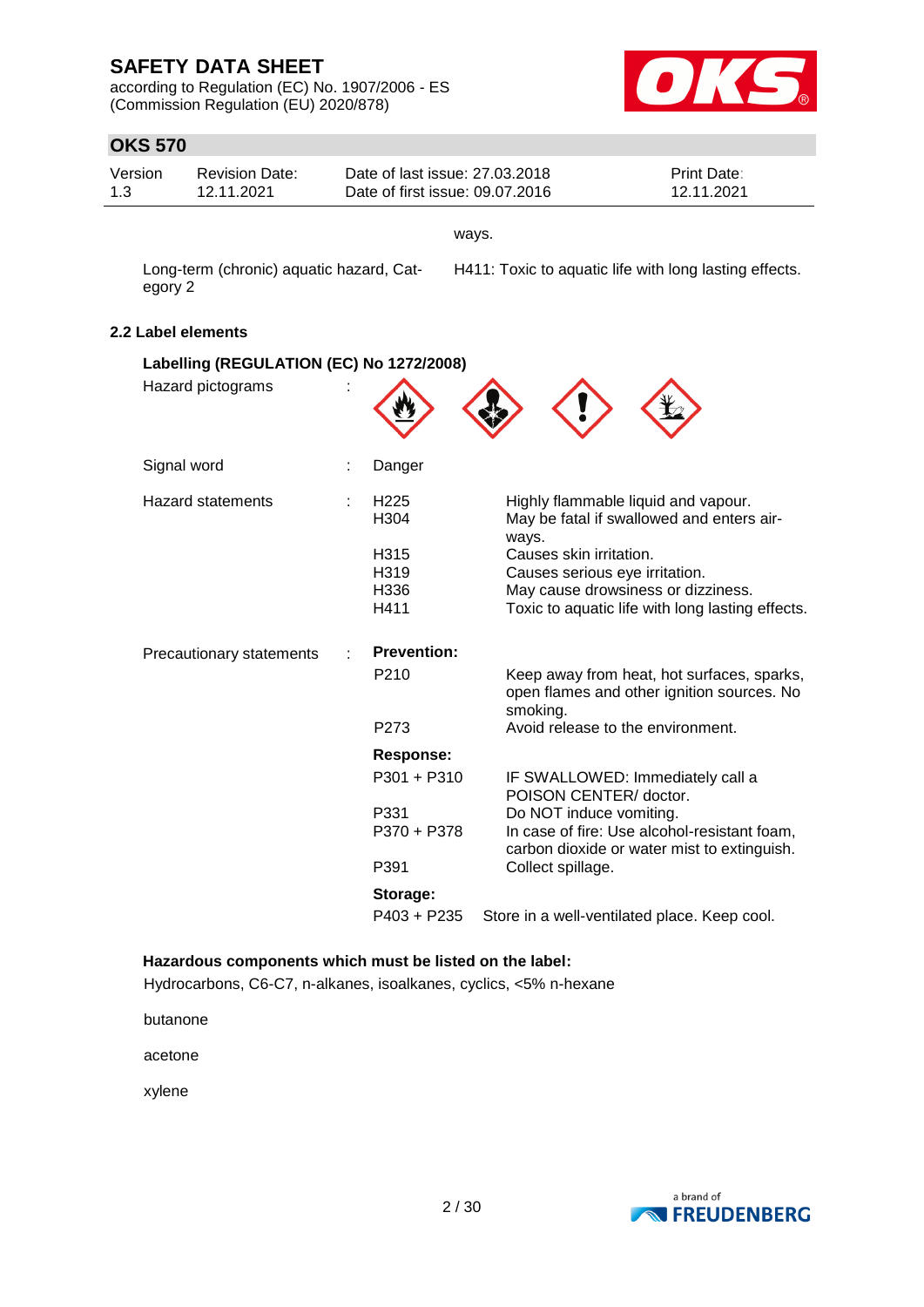according to Regulation (EC) No. 1907/2006 - ES (Commission Regulation (EU) 2020/878)



# **OKS 570**

| Version | <b>Revision Date:</b> | Date of last issue: 27,03,2018  | <b>Print Date:</b> |
|---------|-----------------------|---------------------------------|--------------------|
| 1.3     | 12.11.2021            | Date of first issue: 09.07.2016 | 12.11.2021         |

#### **2.3 Other hazards**

This substance/mixture contains no components considered to be either persistent, bioaccumulative and toxic (PBT), or very persistent and very bioaccumulative (vPvB) at levels of 0.1% or higher.

Ecological information: The substance/mixture does not contain components considered to have endocrine disrupting properties according to REACH Article 57(f) or Commission Delegated regulation (EU) 2017/2100 or Commission Regulation (EU) 2018/605 at levels of 0.1% or higher.

Toxicological information: The substance/mixture does not contain components considered to have endocrine disrupting properties according to REACH Article 57(f) or Commission Delegated regulation (EU) 2017/2100 or Commission Regulation (EU) 2018/605 at levels of 0.1% or higher.

### **SECTION 3: Composition/information on ingredients**

#### **3.2 Mixtures**

Chemical nature : Solvent

Silicone resin PTFE

| <b>Components</b>                                                       |                                                                          |                                                                                      |                                                               |                          |
|-------------------------------------------------------------------------|--------------------------------------------------------------------------|--------------------------------------------------------------------------------------|---------------------------------------------------------------|--------------------------|
| Chemical name                                                           | CAS-No.<br>EC-No.<br>Index-No.                                           | Classification                                                                       | specific concen-<br>tration limit<br>M-Factor<br><b>Notes</b> | Concentration<br>(% w/w) |
|                                                                         | Registration number                                                      |                                                                                      | Acute toxicity<br>estimate                                    |                          |
| Hydrocarbons, C6-C7,<br>n-alkanes, isoalkanes,<br>cyclics, <5% n-hexane | 921-024-6                                                                | Flam. Liq.2; H225<br>Skin Irrit.2; H315<br><b>STOT SE3; H336</b><br>Asp. Tox.1; H304 |                                                               | $>= 30 - 50$             |
|                                                                         | 01-2119475514-35-<br><b>XXXX</b>                                         | Aquatic Chronic2;<br>H411                                                            |                                                               |                          |
| butanone                                                                | 78-93-3<br>201-159-0<br>606-002-00-3<br>01-2119457290-43-<br><b>XXXX</b> | Flam. Liq.2; H225<br>Eye Irrit.2; H319<br>STOT SE3; H336                             |                                                               | $>= 10 - 20$             |
| acetone                                                                 | 67-64-1<br>200-662-2<br>606-001-00-8<br>01-2119471330-49-<br><b>XXXX</b> | Flam. Liq.2; H225<br>Eye Irrit.2; H319<br>STOT SE3; H336                             |                                                               | $>= 1 - 10$              |
| ethyl acetate                                                           | 141-78-6<br>205-500-4                                                    | Flam. Liq.2; H225<br>Eye Irrit.2; H319                                               |                                                               | $>= 1 - 10$              |

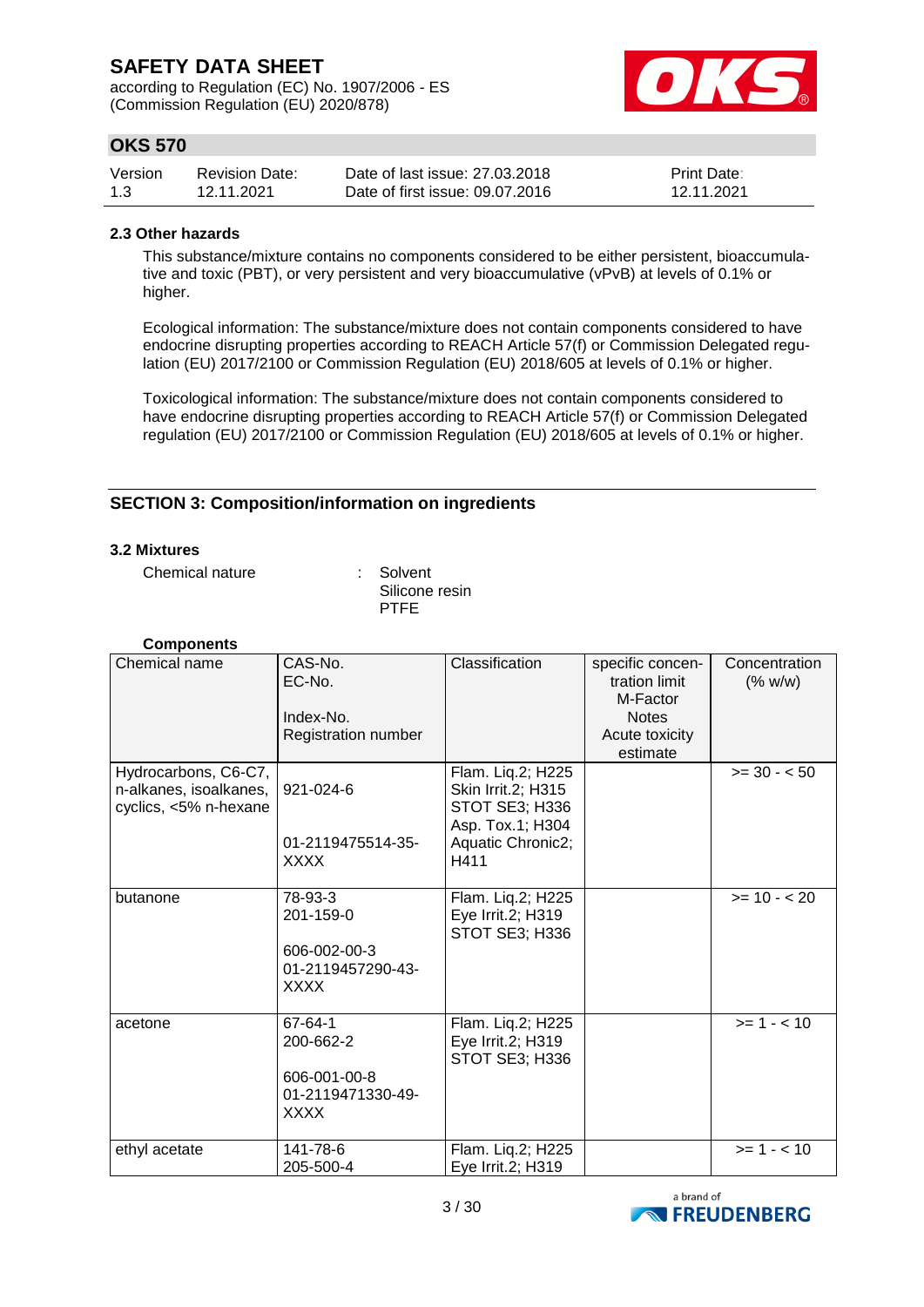according to Regulation (EC) No. 1907/2006 - ES (Commission Regulation (EU) 2020/878)



# **OKS 570**

| Version<br>1.3 | <b>Revision Date:</b><br>12.11.2021 |                                    | Date of last issue: 27,03,2018<br>Date of first issue: 09.07.2016 | Print Date:<br>12.11.2021 |             |
|----------------|-------------------------------------|------------------------------------|-------------------------------------------------------------------|---------------------------|-------------|
|                | <b>XXXX</b>                         | 607-022-00-5<br>01-21119475103-46- | STOT SE3; H336                                                    |                           |             |
| xylene         |                                     | 1330-20-7<br>215-535-7             | Flam. Liq.3; H226<br>Acute Tox 4: H332                            |                           | $>= 1 - 10$ |

|          | 21J-JJJ-7<br>601-022-00-9<br>01-2119488216-32-<br>XXXX | <b>AUULT TUA.4, LIJJZ</b><br>Acute Tox.4; H312   Note C<br>Skin Irrit.2; H315<br>Eye Irrit.2; H319<br><b>STOT SE3; H335</b><br>STOT RE2; H373<br>STOT RE2; H373<br>Asp. Tox.1; H304 |                                                                             |              |
|----------|--------------------------------------------------------|-------------------------------------------------------------------------------------------------------------------------------------------------------------------------------------|-----------------------------------------------------------------------------|--------------|
| methanol | 67-56-1<br>200-659-6<br>603-001-00-X                   | Flam. Liq.2; H225<br>Acute Tox.3; H301<br>Acute Tox.2; H330<br>Acute Tox.3; H311<br>STOT SE1; H370                                                                                  | $>= 10 \%$<br>STOT SE1,<br>H370<br>$3 - 10\%$<br>STOT SE2,<br>H371<br>$***$ | $>= 0,1 - 1$ |

For explanation of abbreviations see section 16.

### **SECTION 4: First aid measures**

#### **4.1 Description of first aid measures**

| If inhaled              | : Call a physician or poison control centre immediately.<br>Remove person to fresh air. If signs/symptoms continue, get<br>medical attention.<br>Keep patient warm and at rest.<br>If unconscious, place in recovery position and seek medical<br>advice.<br>Keep respiratory tract clear.<br>If breathing is irregular or stopped, administer artificial respira-<br>tion. |
|-------------------------|-----------------------------------------------------------------------------------------------------------------------------------------------------------------------------------------------------------------------------------------------------------------------------------------------------------------------------------------------------------------------------|
| In case of skin contact | : Take off all contaminated clothing immediately.<br>Get medical attention immediately if irritation develops and<br>persists.<br>Wash clothing before reuse.<br>Thoroughly clean shoes before reuse.<br>Wash off immediately with plenty of water.                                                                                                                         |

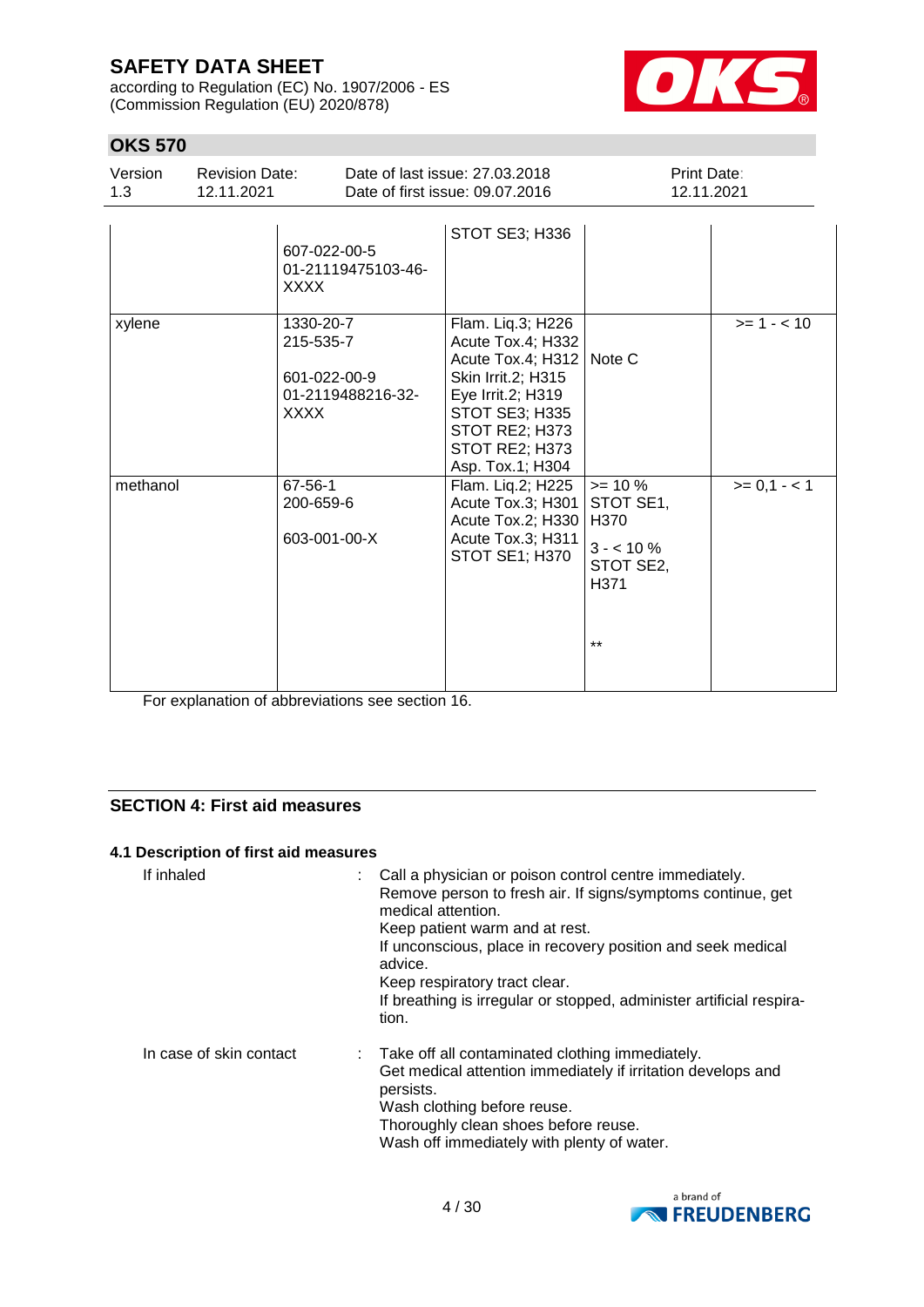according to Regulation (EC) No. 1907/2006 - ES (Commission Regulation (EU) 2020/878)



# **OKS 570**

| Version<br>1.3 | <b>Revision Date:</b><br>12.11.2021 | Date of last issue: 27.03.2018<br>Date of first issue: 09.07.2016                                                                                                                                                                                                                                                                                                                                  | Print Date:<br>12.11.2021 |
|----------------|-------------------------------------|----------------------------------------------------------------------------------------------------------------------------------------------------------------------------------------------------------------------------------------------------------------------------------------------------------------------------------------------------------------------------------------------------|---------------------------|
|                | In case of eye contact              | : Rinse immediately with plenty of water, also under the eyelids,<br>for at least 10 minutes.<br>Seek medical advice.                                                                                                                                                                                                                                                                              |                           |
|                | If swallowed                        | Move the victim to fresh air.<br>If accidentally swallowed obtain immediate medical attention.<br>If unconscious, place in recovery position and seek medical<br>advice.<br>Keep respiratory tract clear.<br>Do NOT induce vomiting.<br>Rinse mouth with water.<br>Never give anything by mouth to an unconscious person.<br>Aspiration hazard if swallowed - can enter lungs and cause<br>damage. |                           |
|                |                                     | 4.2 Most important symptoms and effects, both acute and delayed                                                                                                                                                                                                                                                                                                                                    |                           |
|                | Symptoms                            | Inhalation may provoke the following symptoms:<br>Unconsciousness<br><b>Dizziness</b><br><b>Drowsiness</b><br>Headache<br>Nausea<br><b>Tiredness</b><br>Skin contact may provoke the following symptoms:<br>Erythema                                                                                                                                                                               |                           |
|                |                                     | Aspiration may cause pulmonary oedema and pneumonitis.                                                                                                                                                                                                                                                                                                                                             |                           |
| <b>Risks</b>   |                                     | Central nervous system depression<br>Can be absorbed through skin.<br>Risk of product entering the lungs on vomiting after ingestion.<br>Health injuries may be delayed.<br>Causes skin irritation.                                                                                                                                                                                                |                           |
|                |                                     | 4.3 Indication of any immediate medical attention and special treatment needed                                                                                                                                                                                                                                                                                                                     |                           |

Treatment : Treat symptomatically.

### **SECTION 5: Firefighting measures**

### **5.1 Extinguishing media** Suitable extinguishing media : Use water spray, alcohol-resistant foam, dry chemical or carbon dioxide. Unsuitable extinguishing media : High volume water jet

### **5.2 Special hazards arising from the substance or mixture**

Specific hazards during fire- : Do not let product enter drains.

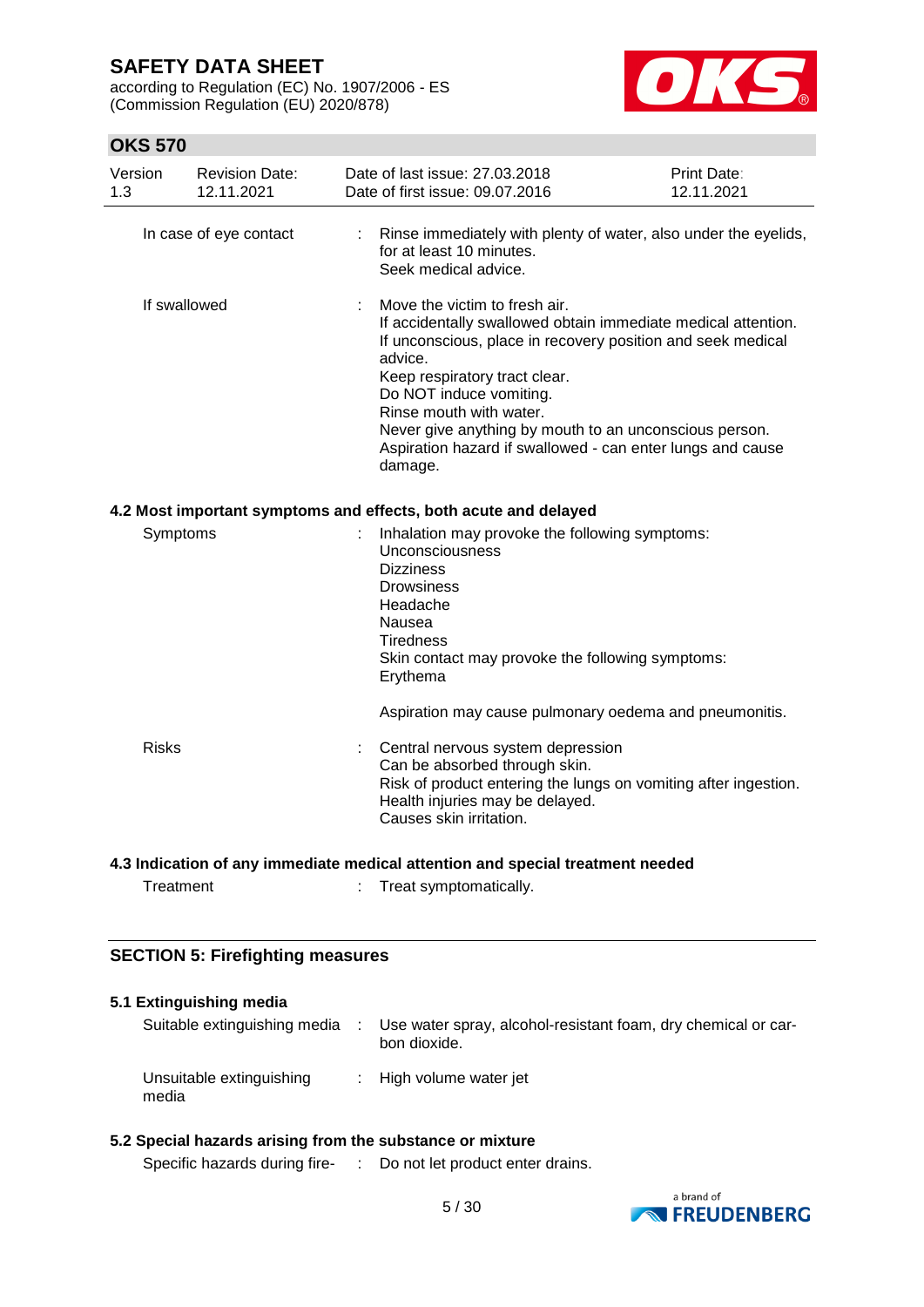according to Regulation (EC) No. 1907/2006 - ES (Commission Regulation (EU) 2020/878)



### **OKS 570**

| Version<br>1.3 | <b>Revision Date:</b><br>12.11.2021                | Date of last issue: 27,03,2018<br>Date of first issue: 09.07.2016                                                                                                                          | Print Date:<br>12.11.2021 |
|----------------|----------------------------------------------------|--------------------------------------------------------------------------------------------------------------------------------------------------------------------------------------------|---------------------------|
| fighting       |                                                    | Beware of vapours accumulating to form explosive concentra-<br>tions. Vapours can accumulate in low areas.                                                                                 |                           |
| ucts           | Hazardous combustion prod-                         | Carbon oxides<br>Halogenated compounds<br>Metal oxides                                                                                                                                     |                           |
|                | 5.3 Advice for firefighters                        |                                                                                                                                                                                            |                           |
|                | Special protective equipment :<br>for firefighters | In the event of fire, wear self-contained breathing apparatus.<br>Use personal protective equipment. Exposure to decomposi-<br>tion products may be a hazard to health.                    |                           |
|                | Further information                                | Standard procedure for chemical fires.<br>Collect contaminated fire extinguishing water separately. This<br>must not be discharged into drains.<br>Cool containers/tanks with water spray. |                           |

### **SECTION 6: Accidental release measures**

#### **6.1 Personal precautions, protective equipment and emergency procedures**

| Personal precautions | Evacuate personnel to safe areas.<br>Use personal protective equipment.<br>Ensure adequate ventilation.<br>Remove all sources of ignition.<br>Do not breathe vapours or spray mist.<br>Do not breathe dust/ fume/ gas/ mist/ vapours/ spray.<br>Refer to protective measures listed in sections 7 and 8. |
|----------------------|----------------------------------------------------------------------------------------------------------------------------------------------------------------------------------------------------------------------------------------------------------------------------------------------------------|
|----------------------|----------------------------------------------------------------------------------------------------------------------------------------------------------------------------------------------------------------------------------------------------------------------------------------------------------|

#### **6.2 Environmental precautions**

| Environmental precautions | : Do not allow contact with soil, surface or ground water.    |
|---------------------------|---------------------------------------------------------------|
|                           | Prevent further leakage or spillage if safe to do so.         |
|                           | If the product contaminates rivers and lakes or drains inform |
|                           | respective authorities.                                       |

#### **6.3 Methods and material for containment and cleaning up**

| Methods for cleaning up | : Contain spillage, and then collect with non-combustible ab-<br>sorbent material, (e.g. sand, earth, diatomaceous earth, ver-<br>miculite) and place in container for disposal according to local<br>/ national regulations (see section 13).<br>Non-sparking tools should be used. |
|-------------------------|--------------------------------------------------------------------------------------------------------------------------------------------------------------------------------------------------------------------------------------------------------------------------------------|
|                         |                                                                                                                                                                                                                                                                                      |

### **6.4 Reference to other sections**

For personal protection see section 8.

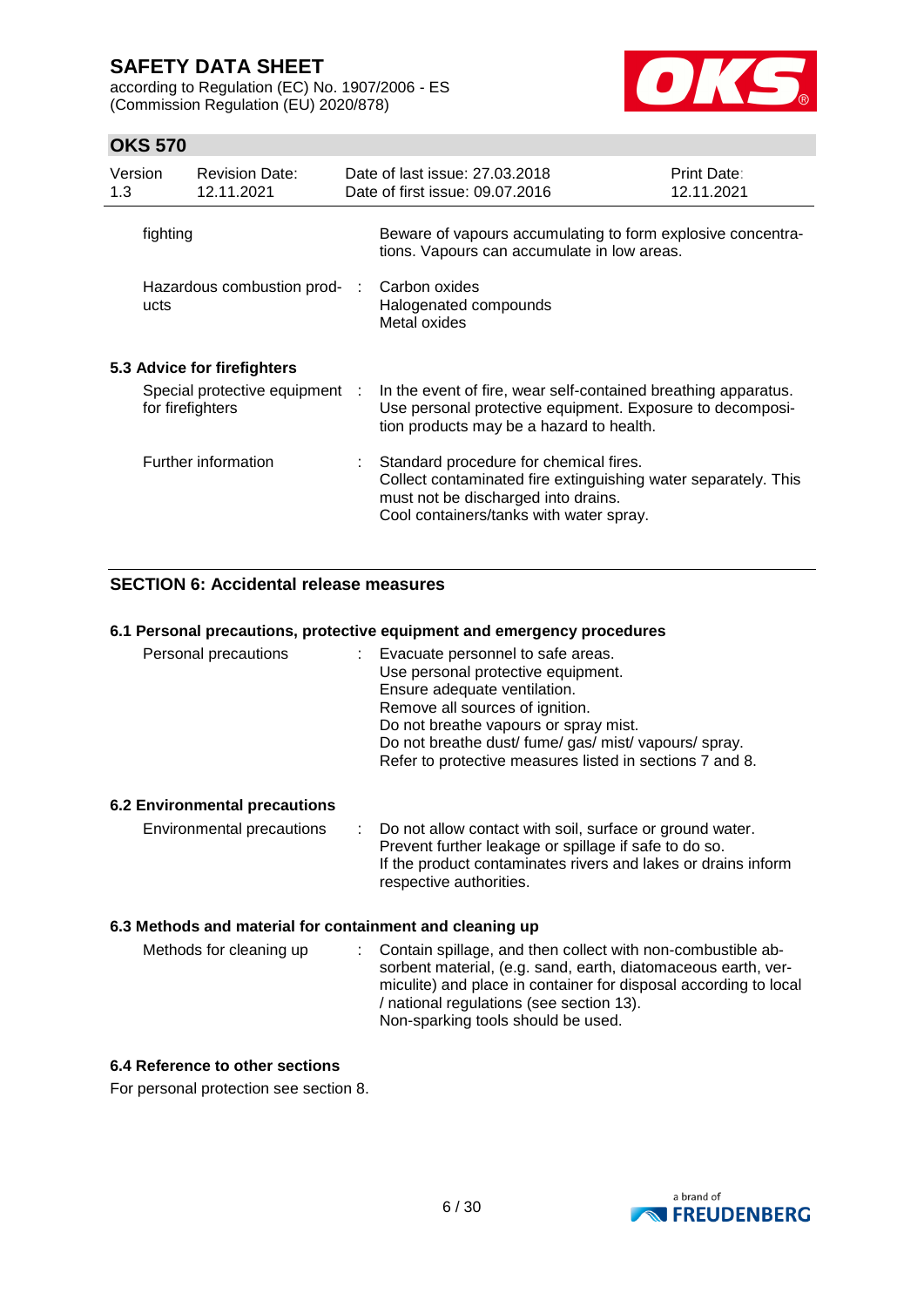according to Regulation (EC) No. 1907/2006 - ES (Commission Regulation (EU) 2020/878)



# **OKS 570**

| Version | <b>Revision Date:</b> | Date of last issue: 27,03,2018  | <b>Print Date:</b> |
|---------|-----------------------|---------------------------------|--------------------|
| 1.3     | 12.11.2021            | Date of first issue: 09.07.2016 | 12.11.2021         |

### **SECTION 7: Handling and storage**

#### **7.1 Precautions for safe handling**

| Advice on safe handling                            |   | Use only in an area containing explosion proof equipment.<br>Do not use in areas without adequate ventilation.<br>Do not breathe vapours or spray mist.<br>In case of insufficient ventilation, wear suitable respiratory<br>equipment.<br>Avoid contact with skin and eyes.<br>For personal protection see section 8.<br>Keep away from fire, sparks and heated surfaces.<br>Smoking, eating and drinking should be prohibited in the ap-<br>plication area.<br>Wash hands and face before breaks and immediately after<br>handling the product.<br>Ensure all equipment is electrically grounded before beginning<br>transfer operations.<br>Do not get in eyes or mouth or on skin.<br>Do not get on skin or clothing.<br>Do not ingest.<br>Do not use sparking tools.<br>Do not enter areas where used or stored until adequately ven-<br>tilated.<br>Do not repack.<br>Do not re-use empty containers.<br>These safety instructions also apply to empty packaging which<br>may still contain product residues.<br>Keep container closed when not in use. |
|----------------------------------------------------|---|---------------------------------------------------------------------------------------------------------------------------------------------------------------------------------------------------------------------------------------------------------------------------------------------------------------------------------------------------------------------------------------------------------------------------------------------------------------------------------------------------------------------------------------------------------------------------------------------------------------------------------------------------------------------------------------------------------------------------------------------------------------------------------------------------------------------------------------------------------------------------------------------------------------------------------------------------------------------------------------------------------------------------------------------------------------|
| Advice on protection against<br>fire and explosion | ÷ | Keep away from heat and sources of ignition.                                                                                                                                                                                                                                                                                                                                                                                                                                                                                                                                                                                                                                                                                                                                                                                                                                                                                                                                                                                                                  |
| Hygiene measures                                   |   | Wash face, hands and any exposed skin thoroughly after<br>handling.                                                                                                                                                                                                                                                                                                                                                                                                                                                                                                                                                                                                                                                                                                                                                                                                                                                                                                                                                                                           |

#### **7.2 Conditions for safe storage, including any incompatibilities**

| Requirements for storage<br>areas and containers |  | : Store in original container. Keep container closed when not in<br>use. Keep in a cool place away from oxidizing agents. Keep in<br>a dry, cool and well-ventilated place. Containers which are<br>opened must be carefully resealed and kept upright to prevent<br>leakage. Store in accordance with the particular national regu-<br>lations. Keep in properly labelled containers. |
|--------------------------------------------------|--|----------------------------------------------------------------------------------------------------------------------------------------------------------------------------------------------------------------------------------------------------------------------------------------------------------------------------------------------------------------------------------------|
|                                                  |  |                                                                                                                                                                                                                                                                                                                                                                                        |

**7.3 Specific end use(s)**

Specific use(s) : Specific instructions for handling, not required.

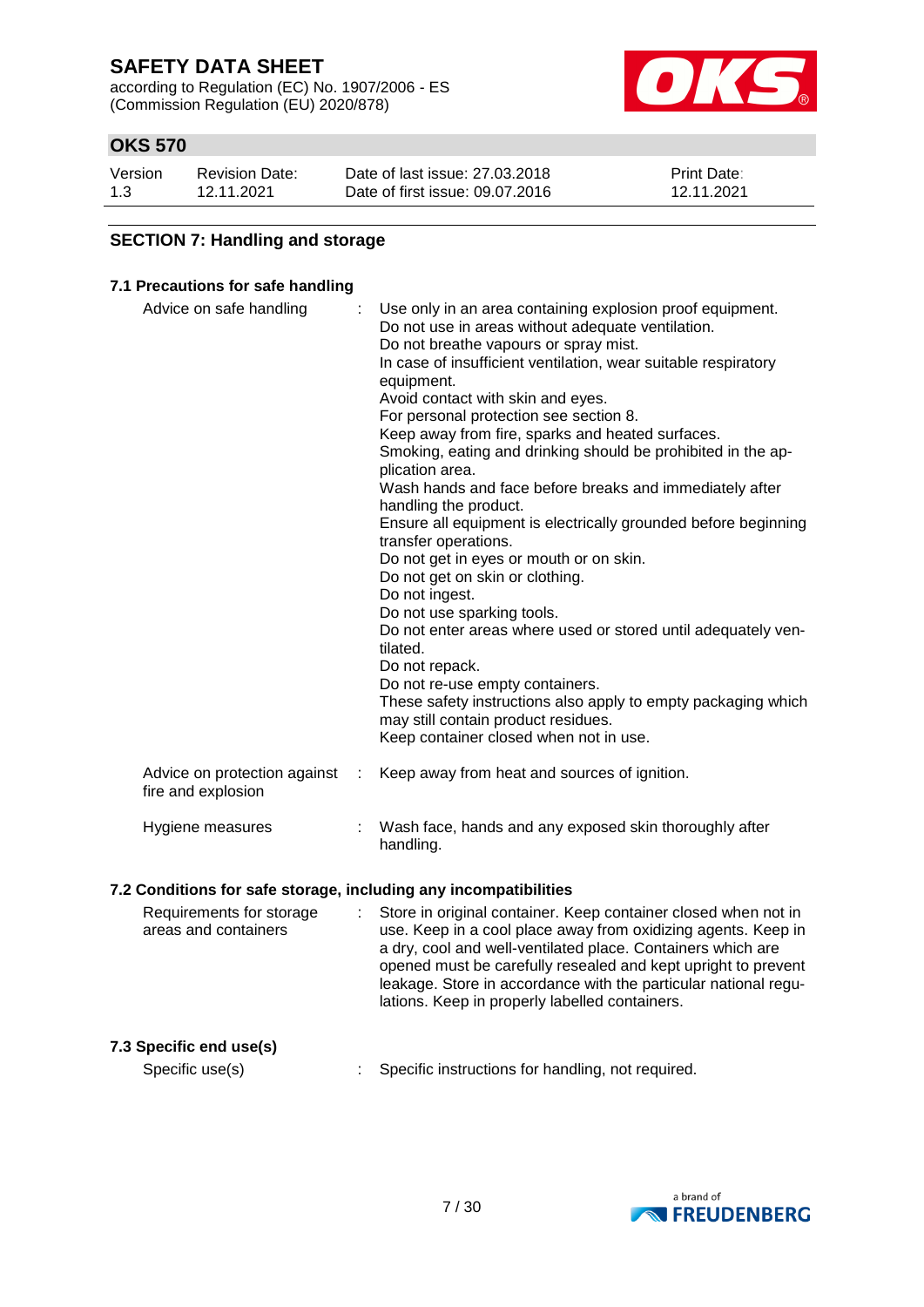according to Regulation (EC) No. 1907/2006 - ES (Commission Regulation (EU) 2020/878)



# **OKS 570**

| Version | <b>Revision Date:</b> | Date of last issue: 27,03,2018  | <b>Print Date:</b> |
|---------|-----------------------|---------------------------------|--------------------|
| 1.3     | 12.11.2021            | Date of first issue: 09.07.2016 | 12.11.2021         |

### **SECTION 8: Exposure controls/personal protection**

#### **8.1 Control parameters**

#### **Occupational Exposure Limits**

| Components    | CAS-No.                         | Value type (Form                                                                  | Control parameters                                                                | <b>Basis</b>       |  |  |  |
|---------------|---------------------------------|-----------------------------------------------------------------------------------|-----------------------------------------------------------------------------------|--------------------|--|--|--|
|               |                                 | of exposure)<br><b>TWA</b>                                                        |                                                                                   |                    |  |  |  |
| butanone      | 78-93-3                         |                                                                                   | 200 ppm                                                                           | 2000/39/EC         |  |  |  |
|               |                                 |                                                                                   | 600 mg/m3                                                                         | $(2000-06-16)$     |  |  |  |
|               | Further information: Indicative |                                                                                   |                                                                                   |                    |  |  |  |
|               |                                 | <b>STEL</b>                                                                       | 300 ppm                                                                           | 2000/39/EC         |  |  |  |
|               |                                 |                                                                                   | 900 mg/m3                                                                         | $(2000-06-16)$     |  |  |  |
|               |                                 | Further information: Indicative                                                   |                                                                                   |                    |  |  |  |
|               |                                 | VLA-ED                                                                            | 200 ppm                                                                           | <b>ES VLA</b>      |  |  |  |
|               |                                 |                                                                                   | 600 mg/m3                                                                         | $(2011 - 03 - 03)$ |  |  |  |
|               |                                 | VLA-EC                                                                            | 300 ppm                                                                           | <b>ES VLA</b>      |  |  |  |
|               |                                 |                                                                                   | 900 mg/m3                                                                         | $(2011 - 03 - 03)$ |  |  |  |
| acetone       | 67-64-1                         | <b>TWA</b>                                                                        | 500 ppm                                                                           | 2000/39/EC         |  |  |  |
|               |                                 |                                                                                   | 1.210 mg/m3                                                                       | $(2000-06-16)$     |  |  |  |
|               |                                 | Further information: Indicative                                                   |                                                                                   |                    |  |  |  |
|               |                                 | VLA-ED                                                                            | 500 ppm                                                                           | <b>ES VLA</b>      |  |  |  |
|               |                                 |                                                                                   | 1.210 mg/m3                                                                       | $(2011 - 03 - 03)$ |  |  |  |
| ethyl acetate | 141-78-6                        | VLA-ED                                                                            | 200 ppm                                                                           | <b>ES VLA</b>      |  |  |  |
|               |                                 |                                                                                   | 734 mg/m3                                                                         | $(2018 - 02 - 19)$ |  |  |  |
|               |                                 | <b>STEL</b>                                                                       | 400 ppm                                                                           | 2017/164/EU        |  |  |  |
|               |                                 |                                                                                   | 1.468 mg/m3                                                                       | $(2017 - 02 - 01)$ |  |  |  |
|               |                                 | Further information: Indicative                                                   |                                                                                   |                    |  |  |  |
|               |                                 | <b>TWA</b>                                                                        | 200 ppm                                                                           | 2017/164/EU        |  |  |  |
|               |                                 |                                                                                   | 734 mg/m3                                                                         | $(2017 - 02 - 01)$ |  |  |  |
|               |                                 | Further information: Indicative                                                   |                                                                                   |                    |  |  |  |
|               |                                 | <b>VLA-EC</b>                                                                     | 400 ppm                                                                           | <b>ES VLA</b>      |  |  |  |
|               |                                 |                                                                                   | 1.468 mg/m3                                                                       | $(2018 - 02 - 19)$ |  |  |  |
| xylene        | 1330-20-7                       | VLA-ED                                                                            | 50 ppm                                                                            | <b>ES VLA</b>      |  |  |  |
|               |                                 |                                                                                   | 221 mg/m3                                                                         | $(2011 - 03 - 03)$ |  |  |  |
|               | Further information: Skin       |                                                                                   |                                                                                   |                    |  |  |  |
|               |                                 | <b>VLA-EC</b>                                                                     | 100 ppm                                                                           | <b>ES VLA</b>      |  |  |  |
|               |                                 |                                                                                   | 442 mg/m3                                                                         | $(2011 - 03 - 03)$ |  |  |  |
|               | Further information: Skin       |                                                                                   |                                                                                   |                    |  |  |  |
|               |                                 | <b>TWA</b>                                                                        | 50 ppm                                                                            | 2000/39/EC         |  |  |  |
|               |                                 |                                                                                   | 221 mg/m3                                                                         | $(2000-06-16)$     |  |  |  |
|               |                                 |                                                                                   | Further information: Identifies the possibility of significant uptake through the |                    |  |  |  |
|               | skin, Indicative                |                                                                                   |                                                                                   |                    |  |  |  |
|               |                                 | STEL                                                                              | $100$ ppm                                                                         | 2000/39/EC         |  |  |  |
|               |                                 |                                                                                   | 442 mg/m3                                                                         | $(2000-06-16)$     |  |  |  |
|               |                                 |                                                                                   | Further information: Identifies the possibility of significant uptake through the |                    |  |  |  |
|               | skin, Indicative                |                                                                                   |                                                                                   |                    |  |  |  |
| methanol      | 67-56-1                         | <b>TWA</b>                                                                        | 200 ppm                                                                           | 2006/15/EC         |  |  |  |
|               |                                 |                                                                                   | 260 mg/m3                                                                         | $(2006 - 02 - 09)$ |  |  |  |
|               |                                 | Further information: Indicative, Identifies the possibility of significant uptake |                                                                                   |                    |  |  |  |
|               | through the skin                |                                                                                   |                                                                                   |                    |  |  |  |

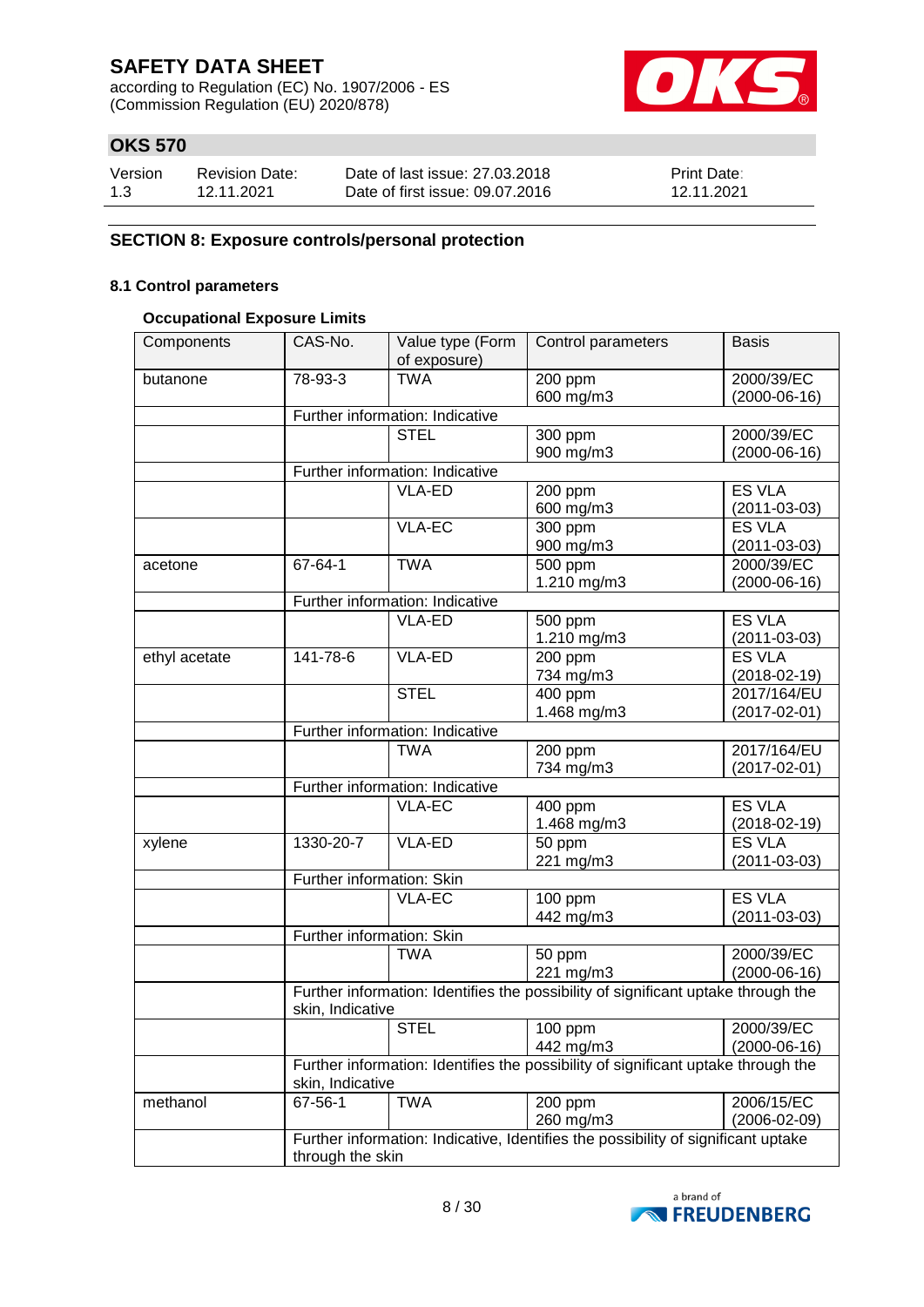according to Regulation (EC) No. 1907/2006 - ES (Commission Regulation (EU) 2020/878)



# **OKS 570**

| Version<br>1.3 | <b>Revision Date:</b><br>12.11.2021 | Date of last issue: 27,03,2018<br>Date of first issue: 09.07.2016 |       | <b>Print Date:</b><br>12.11.2021   |  |
|----------------|-------------------------------------|-------------------------------------------------------------------|-------|------------------------------------|--|
|                |                                     | $\overline{\phantom{a}}$                                          | 0.001 | $\Gamma$ $\cap$ $\Gamma$ $\Lambda$ |  |

|                           | A-ED | $200$ ppm | <b>ES VLA</b>      |
|---------------------------|------|-----------|--------------------|
|                           |      | 266 mg/m3 | $(2011 - 03 - 03)$ |
| Further information: Skin |      |           |                    |
|                           |      |           |                    |

### **Biological occupational exposure limits**

| Substance name | CAS-No.   | Control parameters                                            | Sampling time  | <b>Basis</b>                            |
|----------------|-----------|---------------------------------------------------------------|----------------|-----------------------------------------|
| butanone       | 78-93-3   | methyl ethyl keto-<br>$ne: 2$ mg/l<br>(Urine)                 | End of workday | ES VLB<br>$(2011-03-$<br>(03)           |
| acetone        | 67-64-1   | Acetone: 50 mg/l<br>(Urine)                                   | End of workday | ES VLB<br>$(2011-03-$<br>03)            |
| xylene         | 1330-20-7 | methylhippuric<br>acids: $1.5$ g/g cre-<br>atinine<br>(Urine) | end of shift   | ES VLB<br>$(2011 - 03 -$<br>(03)        |
|                |           | methylhippuric<br>acids: 1 g/g creati-<br>nine<br>(Urine)     | End of workday | <b>ES VLB</b><br>$(2014 - 01 -$<br>(01) |
| methanol       | 67-56-1   | Methanol: 15 mg/l<br>(Urine)                                  | End of workday | ES VLB<br>$(2012 - 01 -$<br>(01)        |

### **Derived No Effect Level (DNEL) according to Regulation (EC) No. 1907/2006:**

| Substance name                                                                | End Use   | <b>Exposure routes</b> | Potential health ef-<br>fects            | Value               |
|-------------------------------------------------------------------------------|-----------|------------------------|------------------------------------------|---------------------|
| Hydrocarbons, C6-<br>C7, n-alkanes, isoal-<br>kanes, cyclics, <5%<br>n-hexane | Workers   | Skin contact           | Long-term systemic<br>effects            | 773 mg/kg<br>bw/day |
|                                                                               | Workers   | Inhalation             | Long-term systemic<br>effects            | 2035 mg/m3          |
| butanone                                                                      | Workers   | Inhalation             | Long-term systemic<br>effects            | 600 mg/m3           |
|                                                                               | Workers   | Skin contact           | Long-term systemic<br>effects            | 1161 mg/kg          |
| xylene                                                                        | Workers   | Inhalation             | Long-term exposure,<br>Systemic effects  | 77 mg/m3            |
|                                                                               | Workers   | Inhalation             | Short-term exposure,<br>Systemic effects | 289 mg/m3           |
|                                                                               | Workers   | Skin contact           | Long-term exposure,<br>Systemic effects  | $180$ mg/kg         |
|                                                                               | Consumers | Inhalation             | Long-term exposure,<br>Systemic effects  | 14,8 mg/m3          |
|                                                                               | Consumers | Inhalation             | Short-term exposure,<br>Systemic effects | 174 mg/m3           |
|                                                                               | Consumers | Ingestion              | Long-term exposure,<br>Systemic effects  | $1,6$ mg/kg         |

**Predicted No Effect Concentration (PNEC) according to Regulation (EC) No. 1907/2006:**

Substance name Environmental Compartment Value

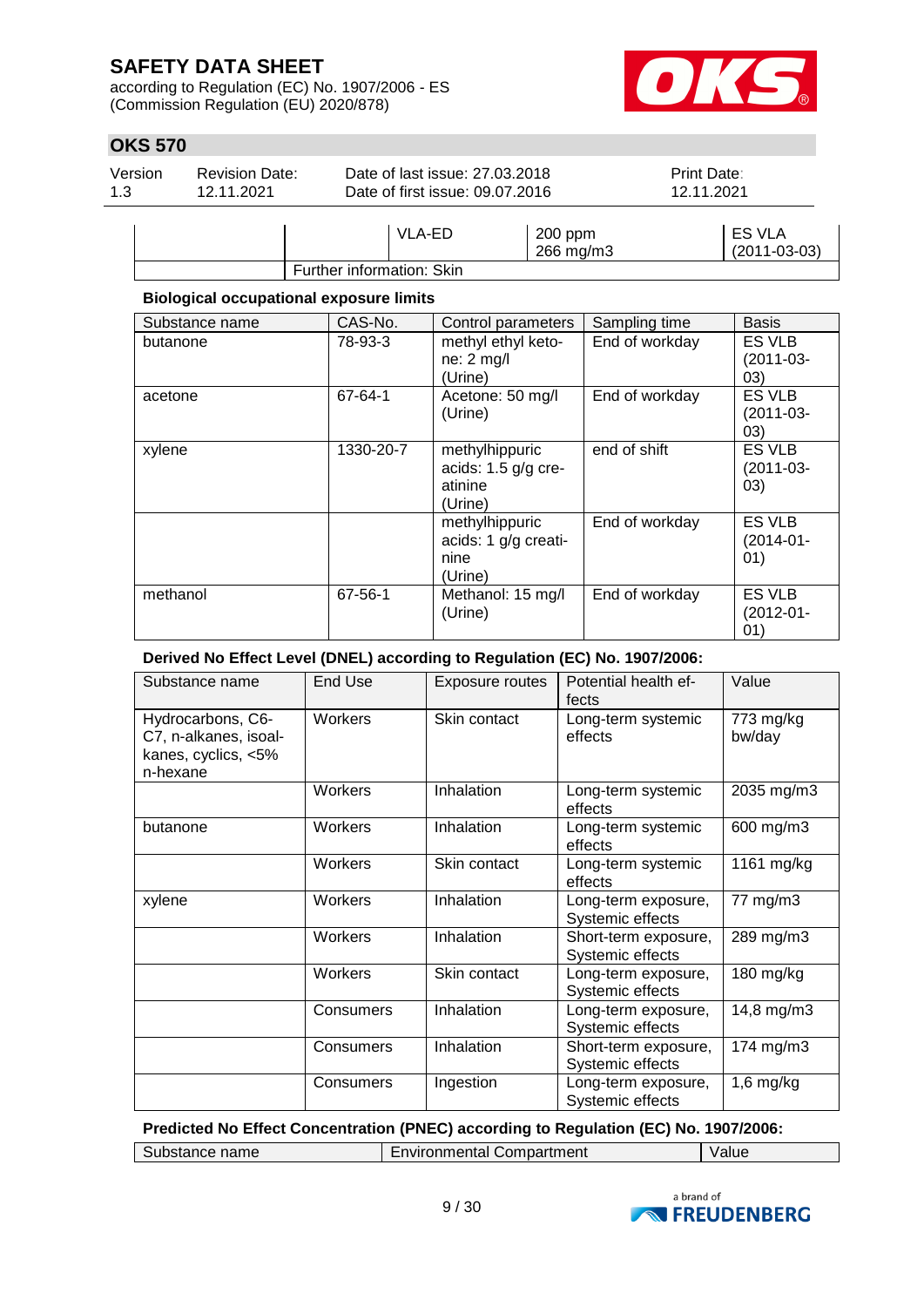according to Regulation (EC) No. 1907/2006 - ES (Commission Regulation (EU) 2020/878)



# **OKS 570**

| Version | Revision Date: | Date of last issue: 27,03,2018  | <b>Print Date:</b> |
|---------|----------------|---------------------------------|--------------------|
| 1.3     | 12.11.2021     | Date of first issue: 09.07.2016 | 12.11.2021         |

| butanone | Fresh water              | 55,8 mg/l    |
|----------|--------------------------|--------------|
|          | Marine water             | 55,8 mg/l    |
|          | Intermittent use/release | 55,8 mg/l    |
|          | Sewage treatment plant   | 709 mg/l     |
|          | Fresh water sediment     | 284,7 mg/kg  |
|          | Marine sediment          | 284,7 mg/kg  |
|          | Soil                     | 22,5 mg/kg   |
| xylene   | Fresh water              | $0,327$ mg/l |
|          | Marine water             | $0,327$ mg/l |
|          | Fresh water sediment     | 12,46 mg/l   |
|          | Marine sediment          | 12,46 mg/l   |
|          | Soil                     | $2,31$ mg/kg |

#### **8.2 Exposure controls**

#### **Engineering measures**

Use only in an area equipped with explosion proof exhaust ventilation. Handle only in a place equipped with local exhaust (or other appropriate exhaust).

| Personal protective equipment                                         |                                                                                                                                                                                                                                                                                                                                             |
|-----------------------------------------------------------------------|---------------------------------------------------------------------------------------------------------------------------------------------------------------------------------------------------------------------------------------------------------------------------------------------------------------------------------------------|
| Eye protection                                                        | Safety glasses with side-shields                                                                                                                                                                                                                                                                                                            |
| Hand protection<br>Material<br>Break through time<br>Protective index | Fluorinated rubber<br>$>10$ min<br>Class 1                                                                                                                                                                                                                                                                                                  |
| <b>Remarks</b>                                                        | Wear protective gloves. The break through time depends<br>amongst other things on the material, the thickness and the<br>type of glove and therefore has to be measured for each<br>case.<br>The selected protective gloves have to satisfy the specifica-<br>tions of Regulation (EU) 2016/425 and the standard EN 374<br>derived from it. |
| Respiratory protection                                                | Use respiratory protection unless adequate local exhaust<br>ventilation is provided or exposure assessment demonstrates<br>that exposures are within recommended exposure guidelines.                                                                                                                                                       |
| Filter type                                                           | Type $A(A)$                                                                                                                                                                                                                                                                                                                                 |
| Protective measures                                                   | The type of protective equipment must be selected according<br>to the concentration and amount of the dangerous substance<br>at the specific workplace.<br>Choose body protection in relation to its type, to the concen-<br>tration and amount of dangerous substances, and to the spe-<br>cific work-place.                               |

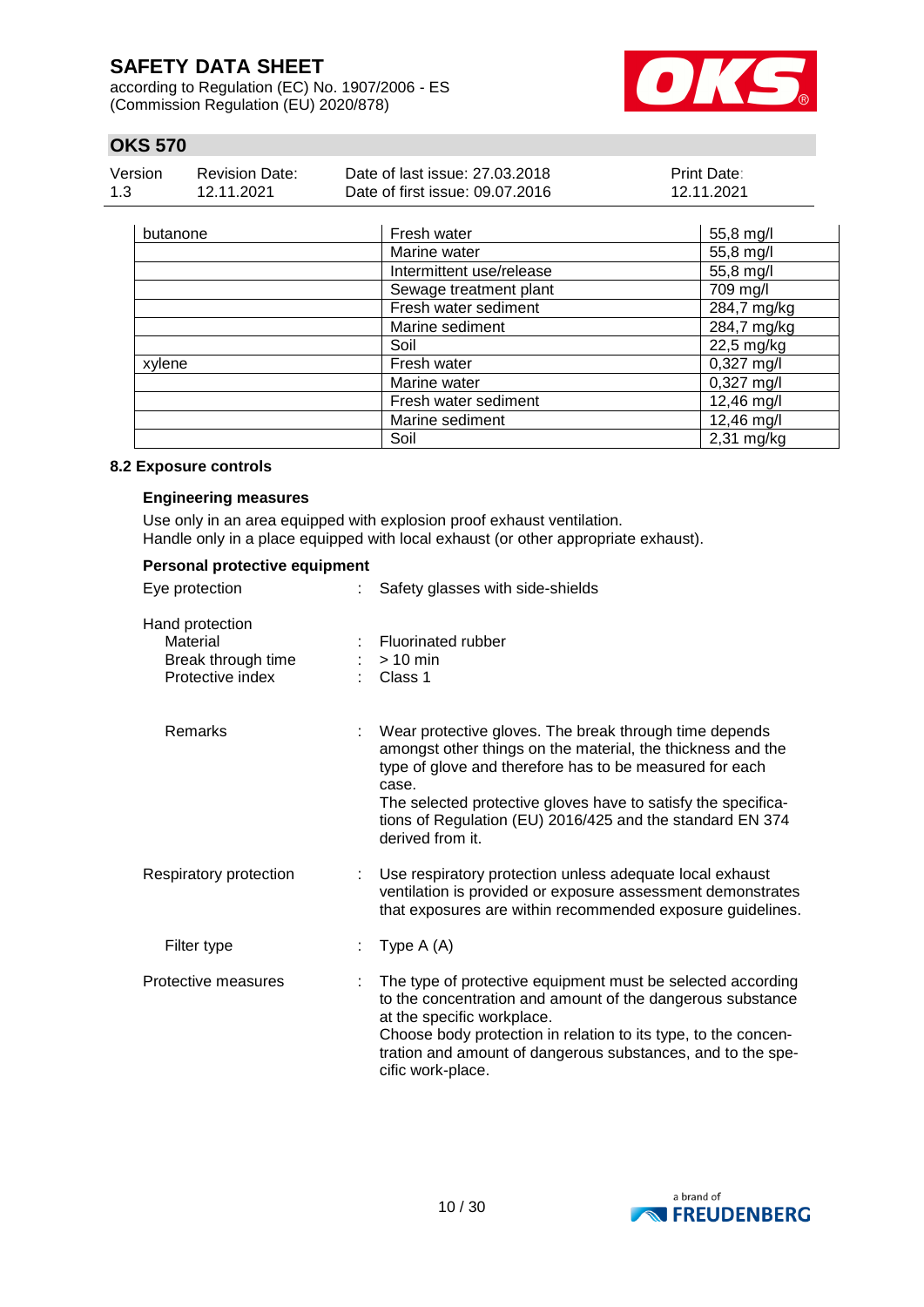according to Regulation (EC) No. 1907/2006 - ES (Commission Regulation (EU) 2020/878)



# **OKS 570**

| Version | <b>Revision Date:</b> | Date of last issue: 27,03,2018  | Print Date: |
|---------|-----------------------|---------------------------------|-------------|
| 1.3     | 12.11.2021            | Date of first issue: 09.07.2016 | 12.11.2021  |

### **SECTION 9: Physical and chemical properties**

### **9.1 Information on basic physical and chemical properties**

| Physical state                                                  |                           | liquid                                                   |
|-----------------------------------------------------------------|---------------------------|----------------------------------------------------------|
| Colour                                                          |                           | white                                                    |
| Odour                                                           | ÷                         | solvent-like                                             |
| <b>Odour Threshold</b>                                          | ÷                         | No data available                                        |
|                                                                 |                           |                                                          |
| Melting point/range                                             |                           | No data available                                        |
| Boiling point/boiling range                                     | ÷.                        | 71,5 °C (1.013 hPa)                                      |
| Flammability (solid, gas)                                       | t.                        | Not applicable                                           |
| Upper explosion limit / Upper : 11,5 %(V)<br>flammability limit |                           |                                                          |
| Lower explosion limit / Lower : 1,0 %(V)<br>flammability limit  |                           |                                                          |
| Flash point                                                     | t.                        | $-19,00 °C$<br>Method: DIN 51755, closed cup             |
| Auto-ignition temperature                                       | ÷                         | No data available                                        |
| Decomposition temperature<br>Decomposition tempera-<br>ture     |                           | : No data available                                      |
| рH                                                              | t,                        | Not applicable<br>substance/mixture is non-polar/aprotic |
| Viscosity<br>Viscosity, dynamic                                 | $\mathbb{R}^{\mathbb{Z}}$ | No data available                                        |
| Viscosity, kinematic                                            | ÷                         | $< 6.9$ mm2/s (40 °C)                                    |
| Solubility(ies)<br>Water solubility                             | ÷                         | immiscible                                               |
| Solubility in other solvents                                    | ÷                         | No data available                                        |
| Partition coefficient: n-<br>octanol/water                      |                           | No data available                                        |

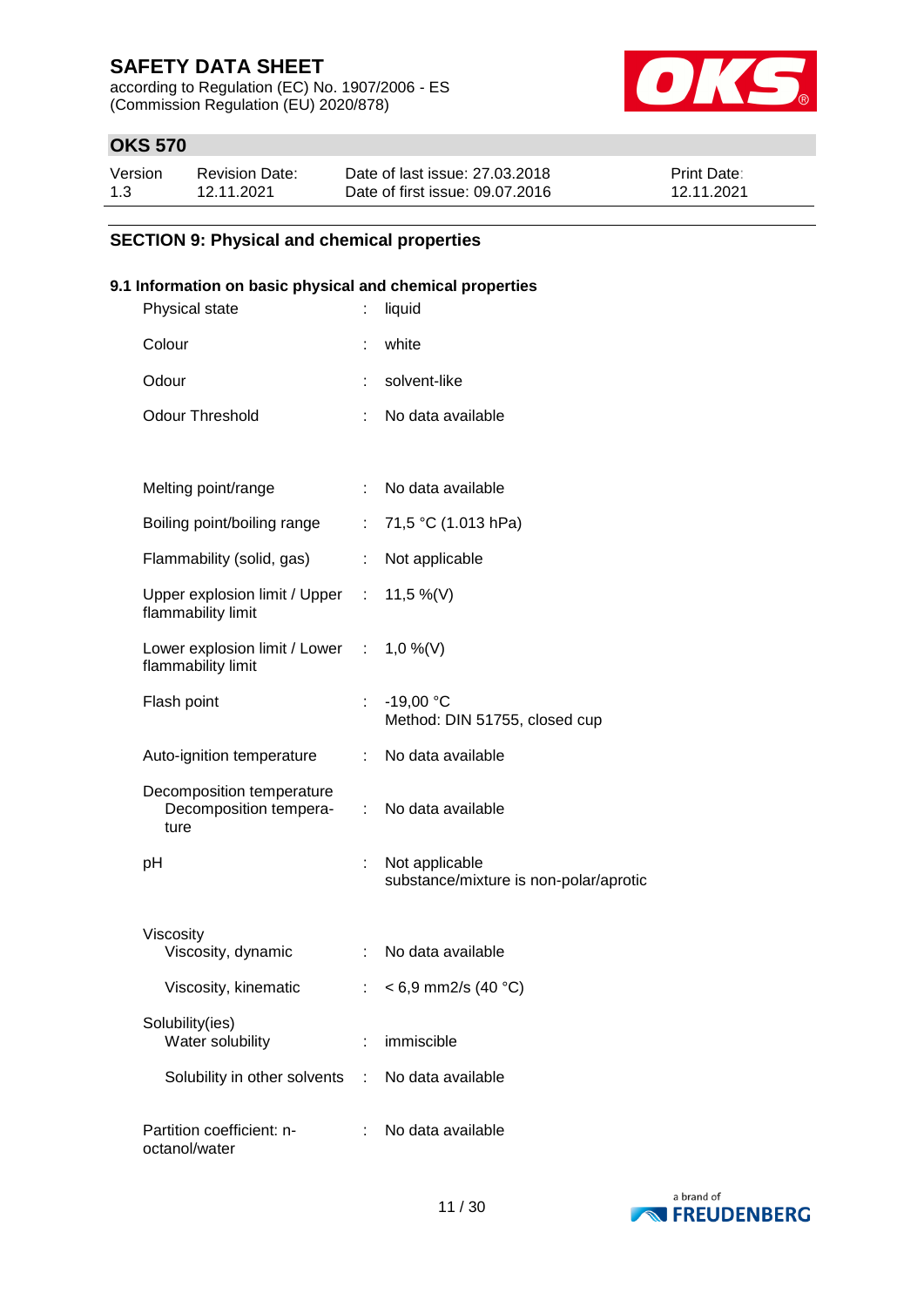according to Regulation (EC) No. 1907/2006 - ES (Commission Regulation (EU) 2020/878)



# **OKS 570**

| 1.3 | Version             | <b>Revision Date:</b><br>12.11.2021 |                | Date of last issue: 27,03,2018<br>Date of first issue: 09.07.2016    | Print Date:<br>12.11.2021 |
|-----|---------------------|-------------------------------------|----------------|----------------------------------------------------------------------|---------------------------|
|     |                     | Vapour pressure                     | $\mathbb{R}^n$ | 21,1 hPa (20 °C)                                                     |                           |
|     |                     | Relative density                    | ÷              | 0,83(20 °C)<br>Reference substance: Water<br>The value is calculated |                           |
|     | Density             |                                     | ÷              | $0,83$ g/cm3<br>(20 °C)                                              |                           |
|     | <b>Bulk density</b> |                                     |                | No data available                                                    |                           |
|     |                     | Relative vapour density             |                | No data available                                                    |                           |
|     |                     | 9.2 Other information               |                |                                                                      |                           |
|     | <b>Explosives</b>   |                                     |                | Not explosive                                                        |                           |
|     |                     | Oxidizing properties                |                | No data available                                                    |                           |
|     | Self-ignition       |                                     |                | No data available                                                    |                           |
|     |                     | Evaporation rate                    |                | No data available                                                    |                           |
|     |                     | Sublimation point                   |                | No data available                                                    |                           |

### **SECTION 10: Stability and reactivity**

# **10.1 Reactivity** No hazards to be specially mentioned. **10.2 Chemical stability** Stable under normal conditions. **10.3 Possibility of hazardous reactions** Hazardous reactions : No dangerous reaction known under conditions of normal use. **10.4 Conditions to avoid** Conditions to avoid : Heat, flames and sparks. Strong sunlight for prolonged periods. **10.5 Incompatible materials** Materials to avoid : Oxidizing agents **10.6 Hazardous decomposition products** No decomposition if stored and applied as directed.

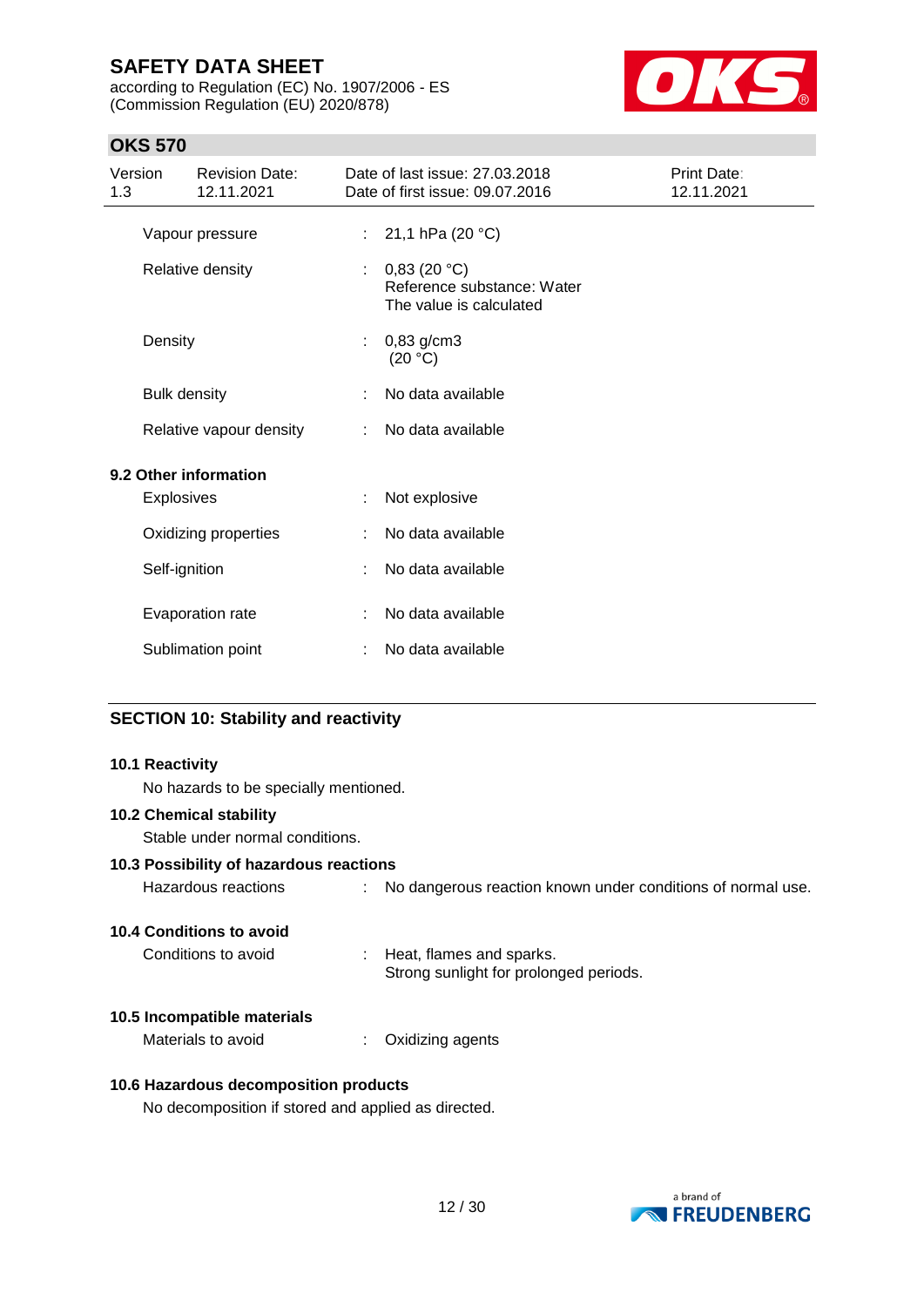according to Regulation (EC) No. 1907/2006 - ES (Commission Regulation (EU) 2020/878)



# **OKS 570**

| Version | <b>Revision Date:</b> | Date of last issue: 27,03,2018  | <b>Print Date:</b> |
|---------|-----------------------|---------------------------------|--------------------|
| 1.3     | 12.11.2021            | Date of first issue: 09.07.2016 | 12.11.2021         |

# **SECTION 11: Toxicological information**

### **11.1 Information on toxicological effects**

| <b>Acute toxicity</b>     |                                                                                                                                                            |
|---------------------------|------------------------------------------------------------------------------------------------------------------------------------------------------------|
| <b>Product:</b>           |                                                                                                                                                            |
| Acute oral toxicity       | : Acute toxicity estimate: $> 2.000$ mg/kg<br>Method: Calculation method                                                                                   |
|                           | Remarks: Effects due to ingestion may include:                                                                                                             |
|                           | Symptoms: Central nervous system depression                                                                                                                |
| Acute inhalation toxicity | Acute toxicity estimate: > 20 mg/l<br>Exposure time: 4 h<br>Test atmosphere: vapour<br>Method: Calculation method                                          |
|                           | Remarks: Respiration of solvent vapour may cause dizziness.                                                                                                |
|                           | Symptoms: Inhalation may provoke the following symptoms:,<br>Dizziness, Drowsiness, Vomiting, Fatigue, Vertigo, Central<br>nervous system depression       |
| Acute dermal toxicity     | : Acute toxicity estimate: $> 2.000$ mg/kg<br>Method: Calculation method                                                                                   |
|                           | Symptoms: Redness, Local irritation                                                                                                                        |
| <b>Components:</b>        |                                                                                                                                                            |
|                           | Hydrocarbons, C6-C7, n-alkanes, isoalkanes, cyclics, <5% n-hexane:                                                                                         |
| Acute oral toxicity       | LD50 (Rat): > 5.840 mg/kg<br>Assessment: The substance or mixture has no acute oral tox-<br>icity                                                          |
| Acute inhalation toxicity | : LC50 (Rat): $> 25,2$ mg/l<br>Exposure time: 4 h<br>Test atmosphere: vapour<br>Assessment: The substance or mixture has no acute inhala-<br>tion toxicity |
| Acute dermal toxicity     | : LD50 (Rat): $> 2,8$ g/kg<br>Assessment: The substance or mixture has no acute dermal<br>toxicity                                                         |
| butanone:                 |                                                                                                                                                            |
| Acute oral toxicity       | LD50 (Rat): 2.193 mg/kg<br>Method: OECD Test Guideline 423<br>GLP: yes                                                                                     |

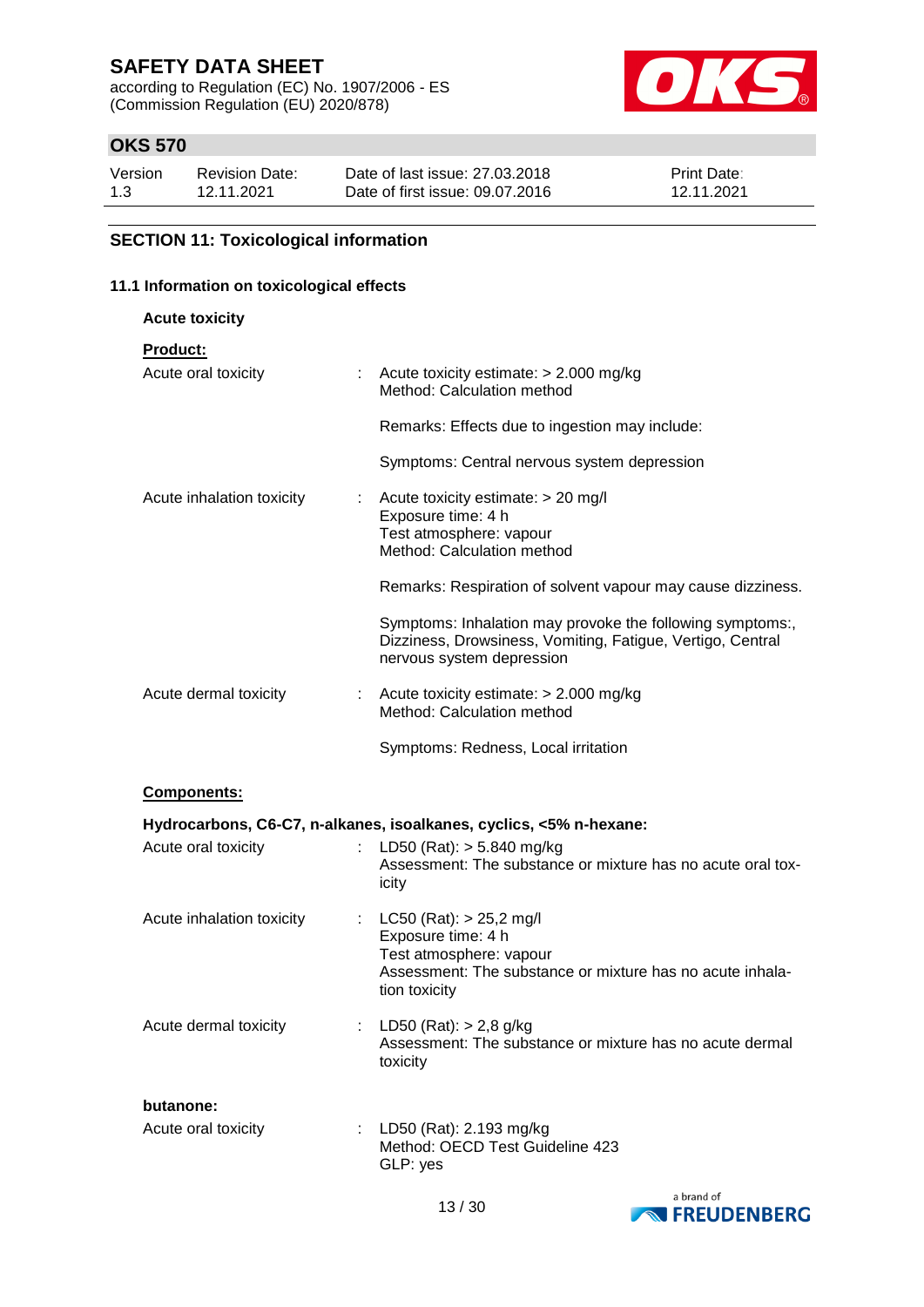according to Regulation (EC) No. 1907/2006 - ES (Commission Regulation (EU) 2020/878)



# **OKS 570**

| Version<br>1.3  | <b>Revision Date:</b><br>12.11.2021   |    | Date of last issue: 27.03.2018<br>Date of first issue: 09.07.2016                                                     | Print Date:<br>12.11.2021 |
|-----------------|---------------------------------------|----|-----------------------------------------------------------------------------------------------------------------------|---------------------------|
|                 | Acute inhalation toxicity             |    | : LC50 (Rat): 34 mg/l<br>Exposure time: 4 h<br>Test atmosphere: vapour                                                |                           |
|                 | Acute dermal toxicity                 |    | LD50 (Rabbit): > 5.000 mg/kg<br>Method: OECD Test Guideline 402                                                       |                           |
| acetone:        | Acute oral toxicity                   |    | : LD50 Oral (Rat): 5.800 mg/kg                                                                                        |                           |
|                 | ethyl acetate:<br>Acute oral toxicity | ÷  | LD50 (Rat): 5.620 mg/kg                                                                                               |                           |
|                 | Acute dermal toxicity                 | t. | LD50 (Rabbit): > 20.000 mg/kg                                                                                         |                           |
| xylene:         | Acute oral toxicity                   |    |                                                                                                                       |                           |
|                 |                                       | ÷. | LD50 (Rat): 4.300 mg/kg                                                                                               |                           |
|                 | Acute inhalation toxicity             |    | Assessment: The component/mixture is moderately toxic after<br>short term inhalation.                                 |                           |
|                 | Acute dermal toxicity                 |    | Assessment: The component/mixture is moderately toxic after<br>single contact with skin.                              |                           |
|                 | methanol:                             |    |                                                                                                                       |                           |
|                 | Acute oral toxicity                   |    | Assessment: The component/mixture is toxic after single in-<br>gestion.                                               |                           |
|                 |                                       |    | Assessment: The substance or mixture is classified as specific<br>target organ toxicant, single exposure, category 1. |                           |
|                 | Acute inhalation toxicity             |    | Assessment: The component/mixture is highly toxic after short<br>term inhalation.                                     |                           |
|                 |                                       |    | Assessment: The substance or mixture is classified as specific<br>target organ toxicant, single exposure, category 1. |                           |
|                 | Acute dermal toxicity                 |    | Assessment: The component/mixture is toxic after single con-<br>tact with skin.                                       |                           |
|                 |                                       |    | Assessment: The substance or mixture is classified as specific<br>target organ toxicant, single exposure, category 1. |                           |
|                 | <b>Skin corrosion/irritation</b>      |    |                                                                                                                       |                           |
| <u>Product:</u> |                                       |    |                                                                                                                       |                           |

Remarks : Irritating to skin.

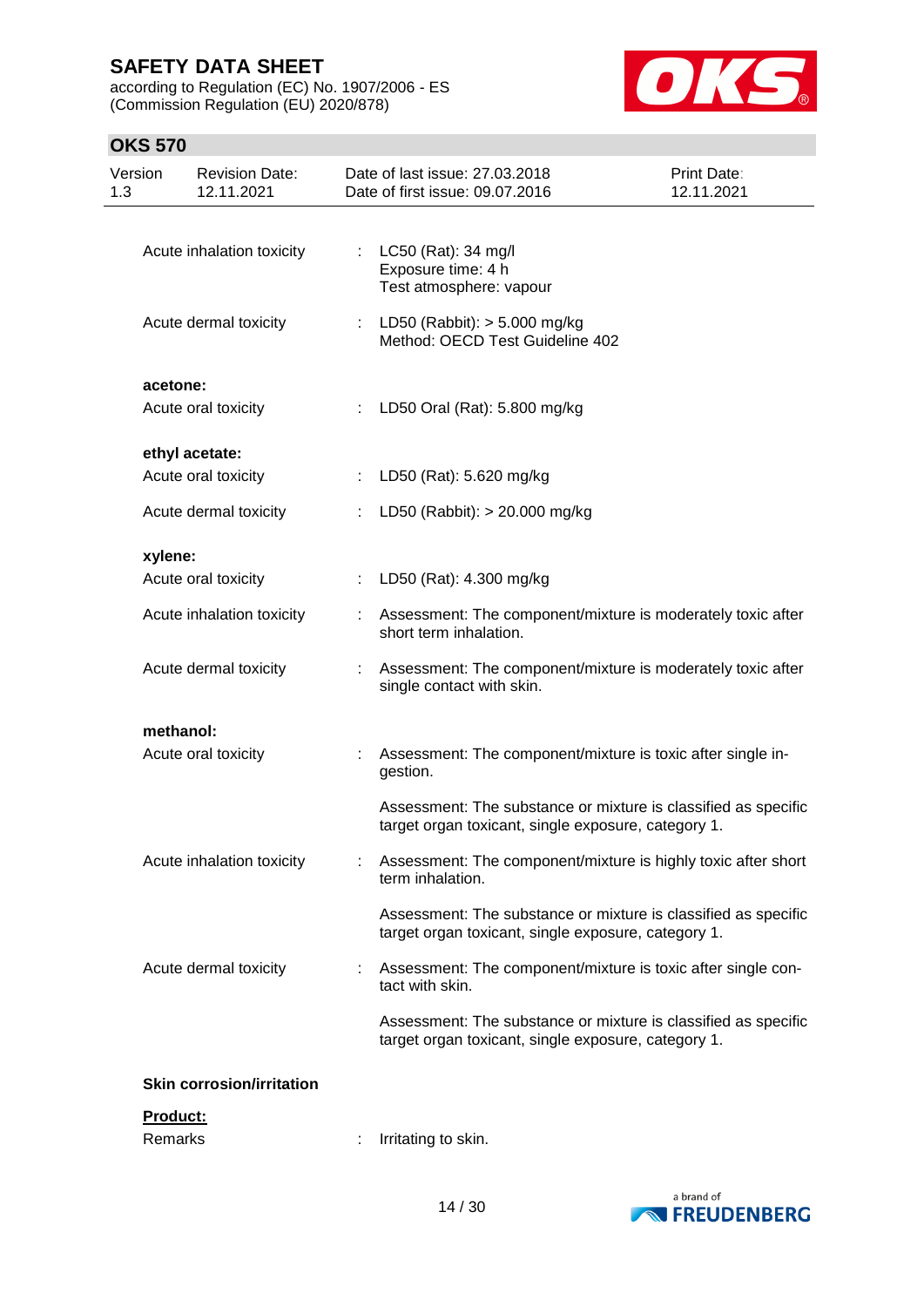according to Regulation (EC) No. 1907/2006 - ES (Commission Regulation (EU) 2020/878)



| <b>OKS 570</b>  |                                     |                                                                    |                                                       |
|-----------------|-------------------------------------|--------------------------------------------------------------------|-------------------------------------------------------|
| Version<br>1.3  | <b>Revision Date:</b><br>12.11.2021 | Date of last issue: 27.03.2018<br>Date of first issue: 09.07.2016  | <b>Print Date:</b><br>12.11.2021                      |
|                 | <b>Components:</b>                  |                                                                    |                                                       |
|                 |                                     | Hydrocarbons, C6-C7, n-alkanes, isoalkanes, cyclics, <5% n-hexane: |                                                       |
| Species         |                                     | Rabbit                                                             |                                                       |
|                 | Assessment                          | Irritating to skin.                                                |                                                       |
| Method          |                                     | <b>OECD Test Guideline 404</b>                                     |                                                       |
| Result          |                                     | Irritating to skin.                                                |                                                       |
|                 | butanone:                           |                                                                    |                                                       |
| Species         |                                     | Rabbit                                                             |                                                       |
|                 | Assessment                          | No skin irritation                                                 |                                                       |
| Method          |                                     | <b>OECD Test Guideline 404</b>                                     |                                                       |
| Result          |                                     | No skin irritation                                                 |                                                       |
| Result          |                                     |                                                                    | Repeated exposure may cause skin dryness or cracking. |
| acetone:        |                                     |                                                                    |                                                       |
| Result          |                                     |                                                                    | Repeated exposure may cause skin dryness or cracking. |
|                 | ethyl acetate:                      |                                                                    |                                                       |
| <b>Species</b>  |                                     | Rabbit                                                             |                                                       |
| Result          |                                     | Mild skin irritation                                               |                                                       |
| Result          |                                     |                                                                    | Repeated exposure may cause skin dryness or cracking. |
| xylene:         |                                     |                                                                    |                                                       |
| <b>Species</b>  |                                     | Rabbit                                                             |                                                       |
|                 | Assessment                          | Irritating to skin.                                                |                                                       |
| Result          |                                     | Irritating to skin.                                                |                                                       |
|                 | Serious eye damage/eye irritation   |                                                                    |                                                       |
| <b>Product:</b> |                                     |                                                                    |                                                       |
| Remarks         |                                     | Irritating to eyes.                                                |                                                       |
|                 | Components:                         |                                                                    |                                                       |
|                 |                                     | Hydrocarbons, C6-C7, n-alkanes, isoalkanes, cyclics, <5% n-hexane: |                                                       |
| Species         |                                     | Rabbit                                                             |                                                       |
|                 | Assessment                          | No eye irritation                                                  |                                                       |
| Result          |                                     | No eye irritation                                                  |                                                       |

#### **butanone:**

| <b>Species</b> | : Rabbit                  |
|----------------|---------------------------|
| Assessment     | $:$ Irritating to eyes.   |
| Method         | : OECD Test Guideline 405 |
| Result         | : Irritating to eyes.     |

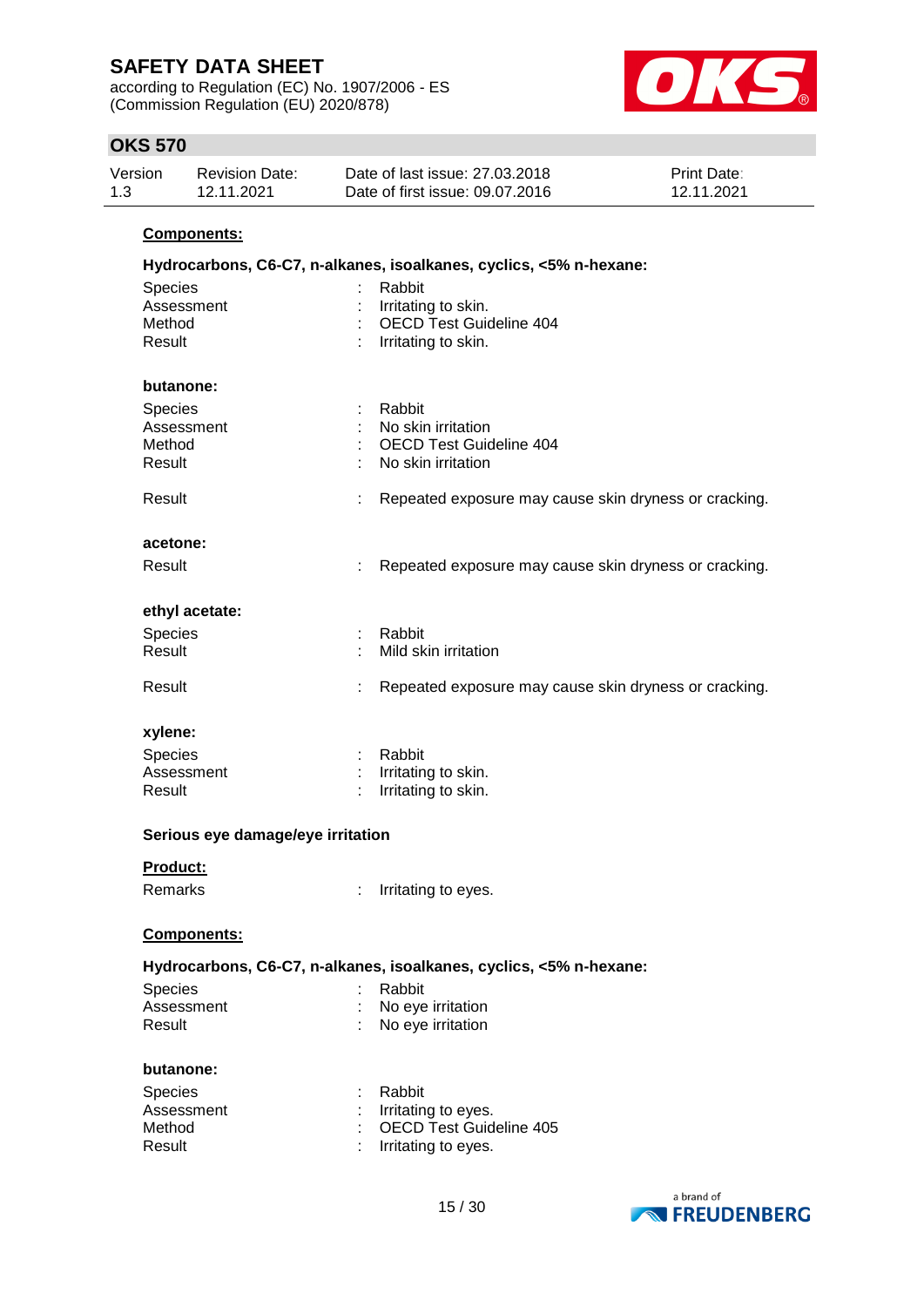according to Regulation (EC) No. 1907/2006 - ES (Commission Regulation (EU) 2020/878)



| Version<br>1.3       | <b>Revision Date:</b><br>12.11.2021      | Date of last issue: 27.03.2018<br>Date of first issue: 09.07.2016  | Print Date:<br>12.11.2021 |
|----------------------|------------------------------------------|--------------------------------------------------------------------|---------------------------|
| acetone:             |                                          |                                                                    |                           |
| <b>Species</b>       |                                          | Rabbit                                                             |                           |
| Result               |                                          | Eye irritation                                                     |                           |
|                      | ethyl acetate:                           |                                                                    |                           |
|                      | Assessment                               | Irritating to eyes.                                                |                           |
| Result               |                                          | Irritating to eyes.                                                |                           |
| xylene:              |                                          |                                                                    |                           |
| <b>Species</b>       |                                          | Rabbit                                                             |                           |
|                      | Assessment                               | Irritating to eyes.                                                |                           |
| Result               |                                          | Irritating to eyes.                                                |                           |
|                      | <b>Respiratory or skin sensitisation</b> |                                                                    |                           |
| <b>Product:</b>      |                                          |                                                                    |                           |
| Remarks              |                                          | This information is not available.                                 |                           |
|                      | Components:                              |                                                                    |                           |
|                      |                                          | Hydrocarbons, C6-C7, n-alkanes, isoalkanes, cyclics, <5% n-hexane: |                           |
| <b>Test Type</b>     |                                          | <b>Maximisation Test</b>                                           |                           |
|                      | Exposure routes                          | Dermal                                                             |                           |
| Species              |                                          | Guinea pig                                                         |                           |
|                      | Assessment                               | Does not cause skin sensitisation.                                 |                           |
| Method               |                                          | <b>OECD Test Guideline 406</b>                                     |                           |
| Result               |                                          | Did not cause sensitisation on laboratory animals.                 |                           |
|                      | butanone:                                |                                                                    |                           |
| <b>Test Type</b>     |                                          | <b>Buehler Test</b>                                                |                           |
| Species              |                                          | Guinea pig                                                         |                           |
|                      | Assessment                               | Does not cause skin sensitisation.                                 |                           |
| Method               |                                          | <b>OECD Test Guideline 406</b>                                     |                           |
| Result<br><b>GLP</b> |                                          | Does not cause skin sensitisation.                                 |                           |
|                      |                                          | yes                                                                |                           |
|                      | ethyl acetate:                           |                                                                    |                           |
| <b>Test Type</b>     |                                          | <b>Maximisation Test</b>                                           |                           |
|                      | <b>Exposure routes</b>                   | Dermal                                                             |                           |
| Species              |                                          | Guinea pig                                                         |                           |
|                      | Assessment                               | Does not cause skin sensitisation.                                 |                           |
| Method               |                                          | <b>OECD Test Guideline 406</b>                                     |                           |
| Result               |                                          | Does not cause skin sensitisation.                                 |                           |
| xylene:              |                                          |                                                                    |                           |
| Species              |                                          | Mouse                                                              |                           |
|                      | Assessment                               | Did not cause sensitisation on laboratory animals.                 |                           |
|                      |                                          |                                                                    |                           |
|                      |                                          |                                                                    | a brand of                |



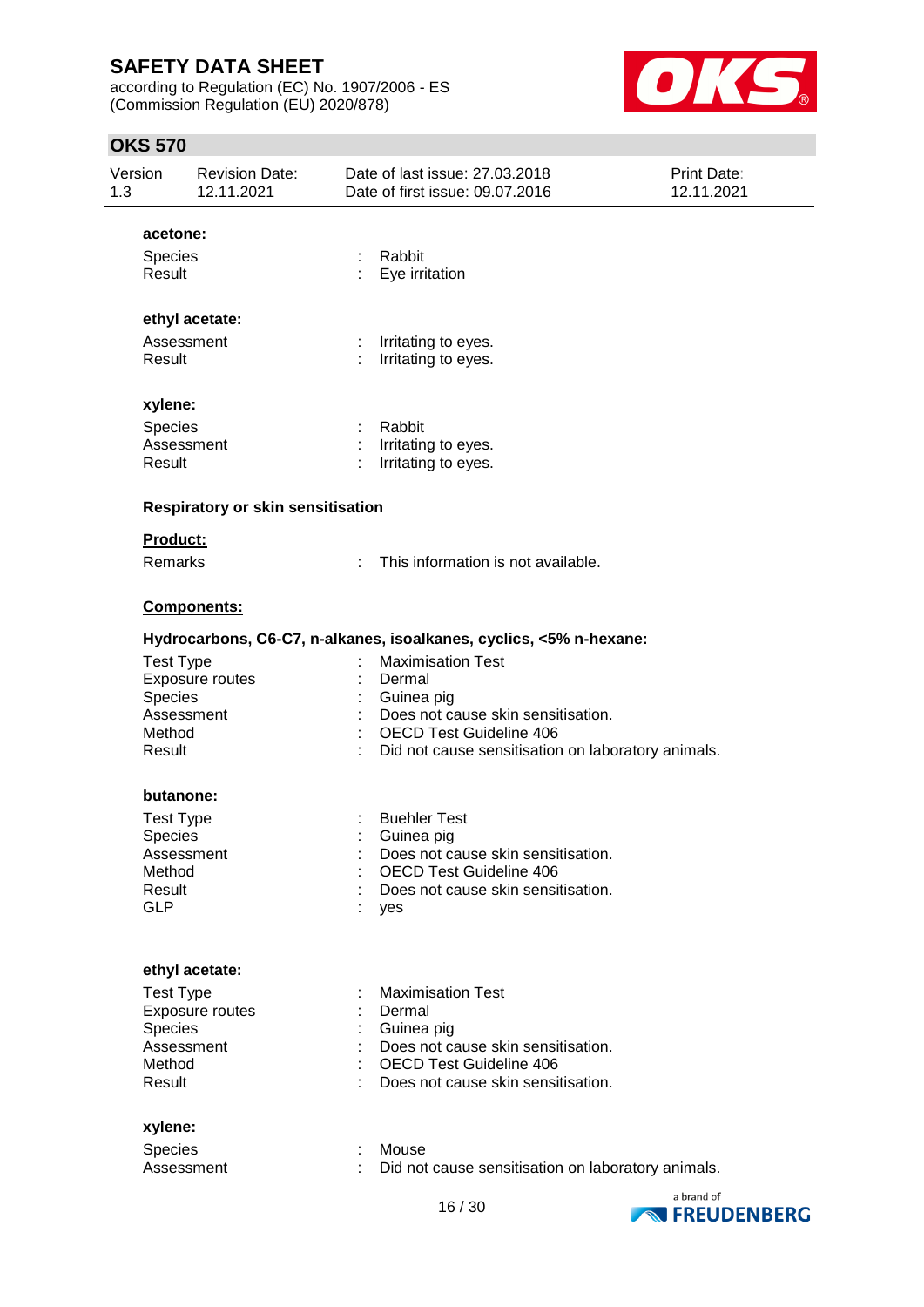according to Regulation (EC) No. 1907/2006 - ES (Commission Regulation (EU) 2020/878)



| Version<br>1.3 |                  | <b>Revision Date:</b><br>12.11.2021 |    | Date of last issue: 27.03.2018<br><b>Print Date:</b><br>Date of first issue: 09.07.2016<br>12.11.2021                                  |  |  |
|----------------|------------------|-------------------------------------|----|----------------------------------------------------------------------------------------------------------------------------------------|--|--|
|                | Method<br>Result |                                     |    | <b>OECD Test Guideline 429</b><br>Did not cause sensitisation on laboratory animals.                                                   |  |  |
|                |                  | <b>Germ cell mutagenicity</b>       |    |                                                                                                                                        |  |  |
|                | <b>Product:</b>  |                                     |    |                                                                                                                                        |  |  |
|                |                  | Genotoxicity in vitro               | ÷. | Remarks: No data available                                                                                                             |  |  |
|                |                  | Genotoxicity in vivo                |    | Remarks: No data available                                                                                                             |  |  |
|                |                  | Components:                         |    |                                                                                                                                        |  |  |
|                |                  |                                     |    | Hydrocarbons, C6-C7, n-alkanes, isoalkanes, cyclics, <5% n-hexane:                                                                     |  |  |
|                |                  | Genotoxicity in vitro               |    | Test Type: Chromosome aberration test in vitro<br>Test system: Rodent cell line<br>Method: OECD Test Guideline 473<br>Result: negative |  |  |
|                | butanone:        |                                     |    |                                                                                                                                        |  |  |
|                | sessment         | Germ cell mutagenicity-As-          | ÷  | Tests on bacterial or mammalian cell cultures did not show<br>mutagenic effects.                                                       |  |  |
|                | xylene:          |                                     |    |                                                                                                                                        |  |  |
|                | sessment         | Germ cell mutagenicity-As-          | ÷  | Tests on bacterial or mammalian cell cultures did not show<br>mutagenic effects.                                                       |  |  |
|                |                  | Carcinogenicity                     |    |                                                                                                                                        |  |  |
|                | Product:         |                                     |    |                                                                                                                                        |  |  |
|                | Remarks          |                                     |    | No data available                                                                                                                      |  |  |
|                |                  | Components:                         |    |                                                                                                                                        |  |  |
|                | butanone:        |                                     |    |                                                                                                                                        |  |  |
|                | ment             |                                     |    | Carcinogenicity - Assess- : Not classifiable as a human carcinogen.                                                                    |  |  |
|                | xylene:          |                                     |    |                                                                                                                                        |  |  |
|                | ment             |                                     |    | Carcinogenicity - Assess- : Not classifiable as a human carcinogen.                                                                    |  |  |
|                |                  | <b>Reproductive toxicity</b>        |    |                                                                                                                                        |  |  |
|                | Product:         |                                     |    |                                                                                                                                        |  |  |
|                |                  | Effects on fertility                |    | : Remarks: No data available                                                                                                           |  |  |
|                | ment             | Effects on foetal develop-          |    | : Remarks: No data available                                                                                                           |  |  |

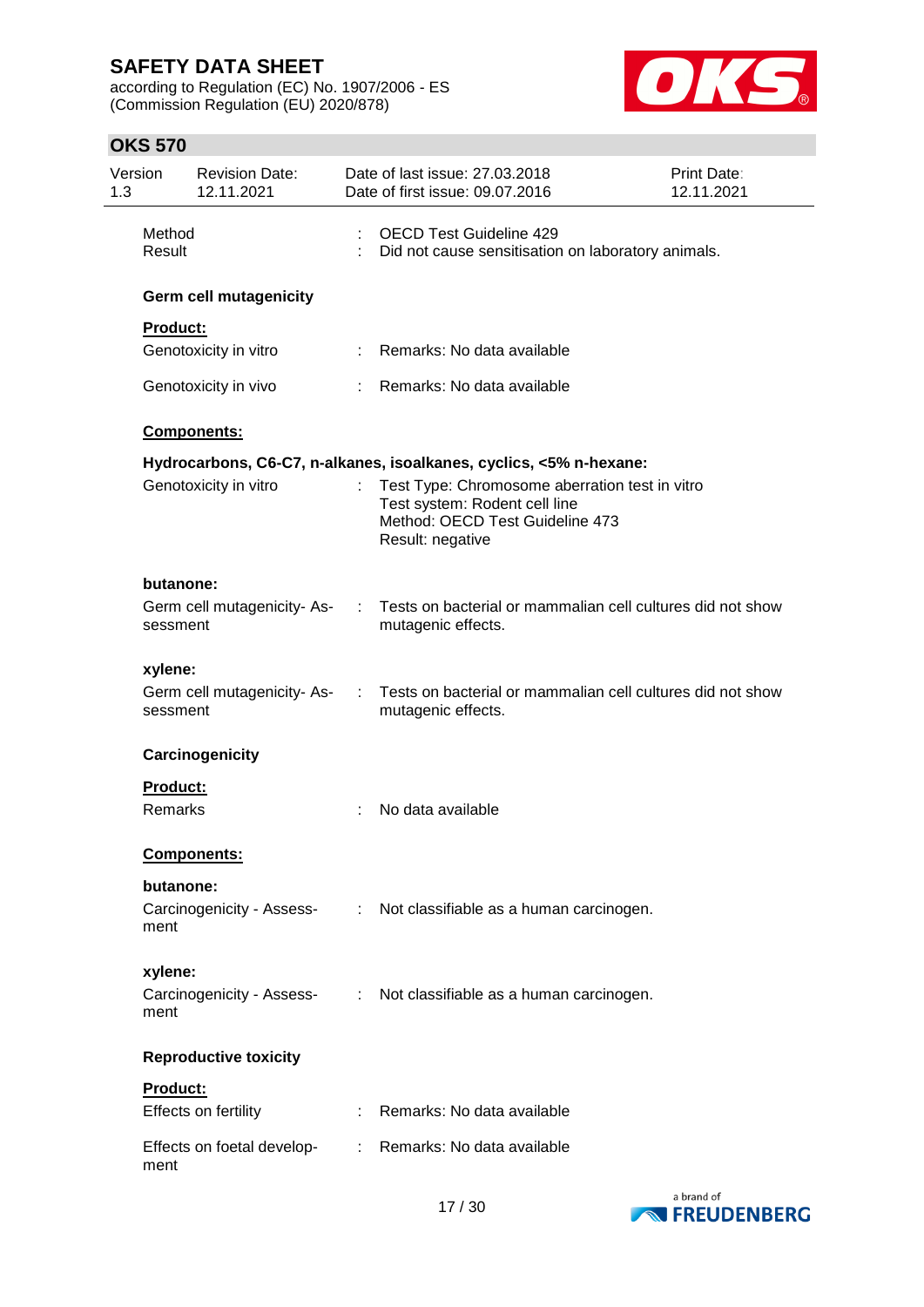according to Regulation (EC) No. 1907/2006 - ES (Commission Regulation (EU) 2020/878)



### **OKS 570**

| Version | Revision Date: | Date of last issue: 27,03,2018  | <b>Print Date:</b> |
|---------|----------------|---------------------------------|--------------------|
| 1.3     | 12.11.2021     | Date of first issue: 09.07.2016 | 12.11.2021         |

### **Components:**

### **butanone:**

| Reproductive toxicity - As- |  | $\therefore$ - Fertility -                        |  |  |
|-----------------------------|--|---------------------------------------------------|--|--|
| sessment                    |  | No toxicity to reproduction<br>- Teratogenicity - |  |  |
|                             |  | No effects on or via lactation                    |  |  |
| xylene:                     |  |                                                   |  |  |
| Reproductive toxicity - As- |  | : - Fertility -                                   |  |  |
| sessment                    |  | Milanda a shekarar ta kuwa wa shekara wa          |  |  |

# No toxicity to reproduction

- Teratogenicity -

No toxicity to reproduction

#### **STOT - single exposure**

### **Components:**

| Hydrocarbons, C6-C7, n-alkanes, isoalkanes, cyclics, <5% n-hexane: |  |                                                                                                                                                                                                            |  |  |
|--------------------------------------------------------------------|--|------------------------------------------------------------------------------------------------------------------------------------------------------------------------------------------------------------|--|--|
| Assessment                                                         |  | May cause drowsiness or dizziness.                                                                                                                                                                         |  |  |
| butanone:                                                          |  |                                                                                                                                                                                                            |  |  |
| Exposure routes<br><b>Target Organs</b><br>Assessment              |  | Inhalation<br>Respiratory system<br>The substance or mixture is classified as specific target organ<br>toxicant, single exposure, category 3 with narcotic effects.,<br>May cause drowsiness or dizziness. |  |  |
| acetone:                                                           |  |                                                                                                                                                                                                            |  |  |
| Exposure routes<br>Assessment                                      |  | Inhalation<br>May cause drowsiness or dizziness.                                                                                                                                                           |  |  |
| ethyl acetate:                                                     |  |                                                                                                                                                                                                            |  |  |
| Exposure routes<br><b>Target Organs</b><br>Assessment              |  | Inhalation<br>Respiratory system<br>The substance or mixture is classified as specific target organ<br>toxicant, single exposure, category 3 with narcotic effects.                                        |  |  |
| xylene:                                                            |  |                                                                                                                                                                                                            |  |  |
| Exposure routes<br><b>Target Organs</b><br>Assessment              |  | Inhalation<br>Respiratory system<br>The substance or mixture is classified as specific target organ<br>toxicant, single exposure, category 3 with respiratory tract<br>irritation.                         |  |  |

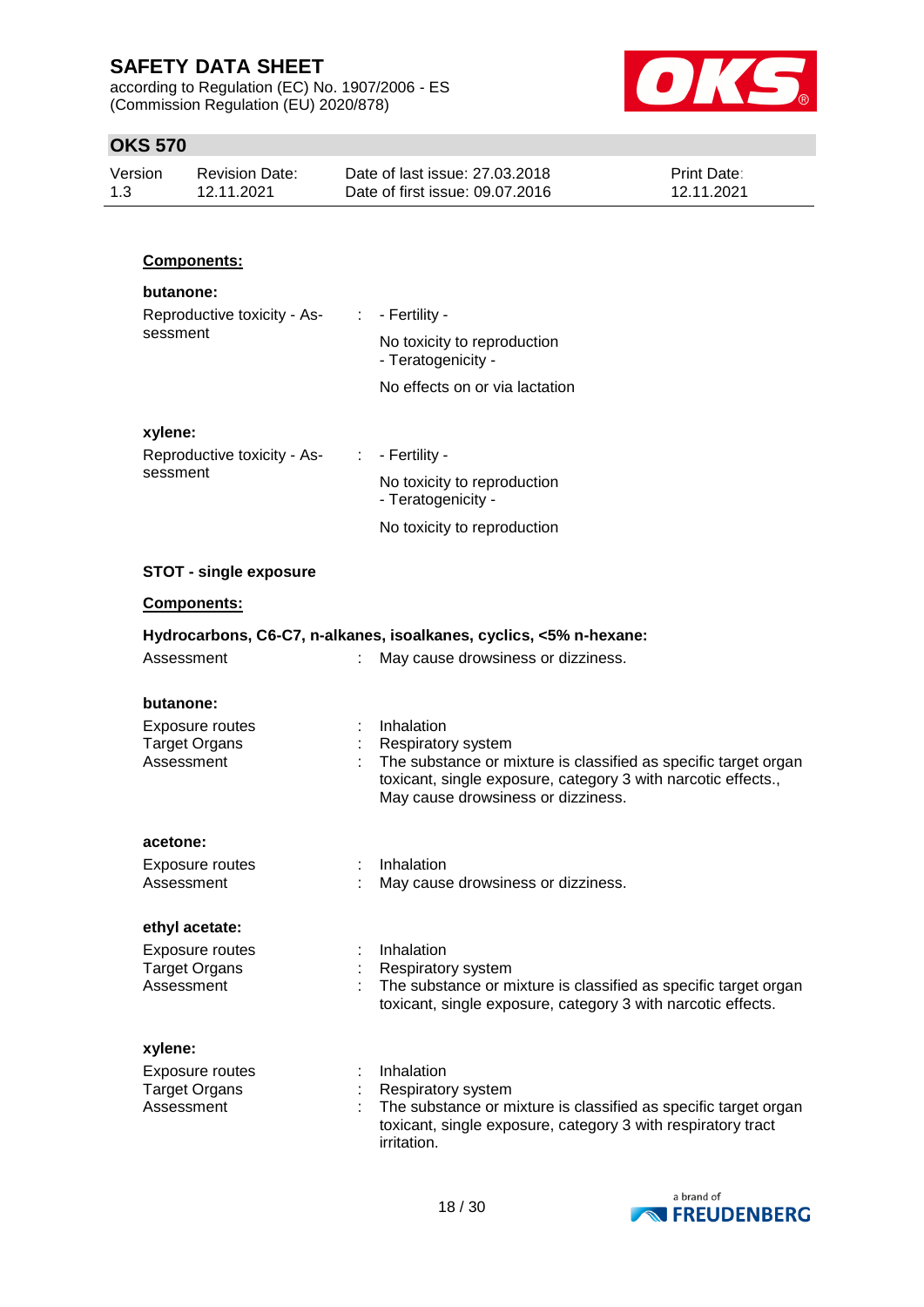according to Regulation (EC) No. 1907/2006 - ES (Commission Regulation (EU) 2020/878)



### **OKS 570**

| Version<br>1.3 | <b>Revision Date:</b><br>12.11.2021                   | Date of last issue: 27.03.2018<br>Date of first issue: 09.07.2016                                                                                   | Print Date:<br>12.11.2021 |
|----------------|-------------------------------------------------------|-----------------------------------------------------------------------------------------------------------------------------------------------------|---------------------------|
|                | methanol:                                             |                                                                                                                                                     |                           |
|                | Exposure routes<br>Assessment                         | Ingestion<br>Causes damage to organs.                                                                                                               |                           |
|                | Exposure routes<br>Assessment                         | Skin contact<br>Causes damage to organs.                                                                                                            |                           |
|                | Exposure routes<br><b>Target Organs</b><br>Assessment | inhalation (vapour)<br>Nervous system<br>Causes damage to organs.                                                                                   |                           |
|                | <b>STOT - repeated exposure</b>                       |                                                                                                                                                     |                           |
|                | Components:                                           |                                                                                                                                                     |                           |
|                |                                                       | Hydrocarbons, C6-C7, n-alkanes, isoalkanes, cyclics, <5% n-hexane:                                                                                  |                           |
|                | <b>Exposure routes</b><br>Assessment                  | inhalation (vapour)<br>No significant health effects observed in animals at concentra-<br>tions of 1 mg/l/6h/d or less.                             |                           |
|                | butanone:                                             |                                                                                                                                                     |                           |
|                | Assessment                                            | : The substance or mixture is not classified as specific target<br>organ toxicant, repeated exposure.                                               |                           |
|                | ethyl acetate:                                        |                                                                                                                                                     |                           |
|                | Assessment                                            | The substance or mixture is not classified as specific target<br>organ toxicant, repeated exposure.                                                 |                           |
|                | xylene:                                               |                                                                                                                                                     |                           |
|                | Exposure routes<br><b>Target Organs</b><br>Assessment | Inhalation<br>Central nervous system<br>The substance or mixture is classified as specific target organ<br>toxicant, repeated exposure, category 2. |                           |
|                | Exposure routes<br><b>Target Organs</b><br>Assessment | Ingestion<br>Liver, Kidney<br>The substance or mixture is classified as specific target organ<br>toxicant, repeated exposure, category 2.           |                           |
|                | <b>Repeated dose toxicity</b>                         |                                                                                                                                                     |                           |
|                | Product:                                              |                                                                                                                                                     |                           |
|                | Remarks                                               | This information is not available.                                                                                                                  |                           |
|                | <b>Aspiration toxicity</b>                            |                                                                                                                                                     |                           |
|                | Product:                                              |                                                                                                                                                     |                           |

May be fatal if swallowed and enters airways.

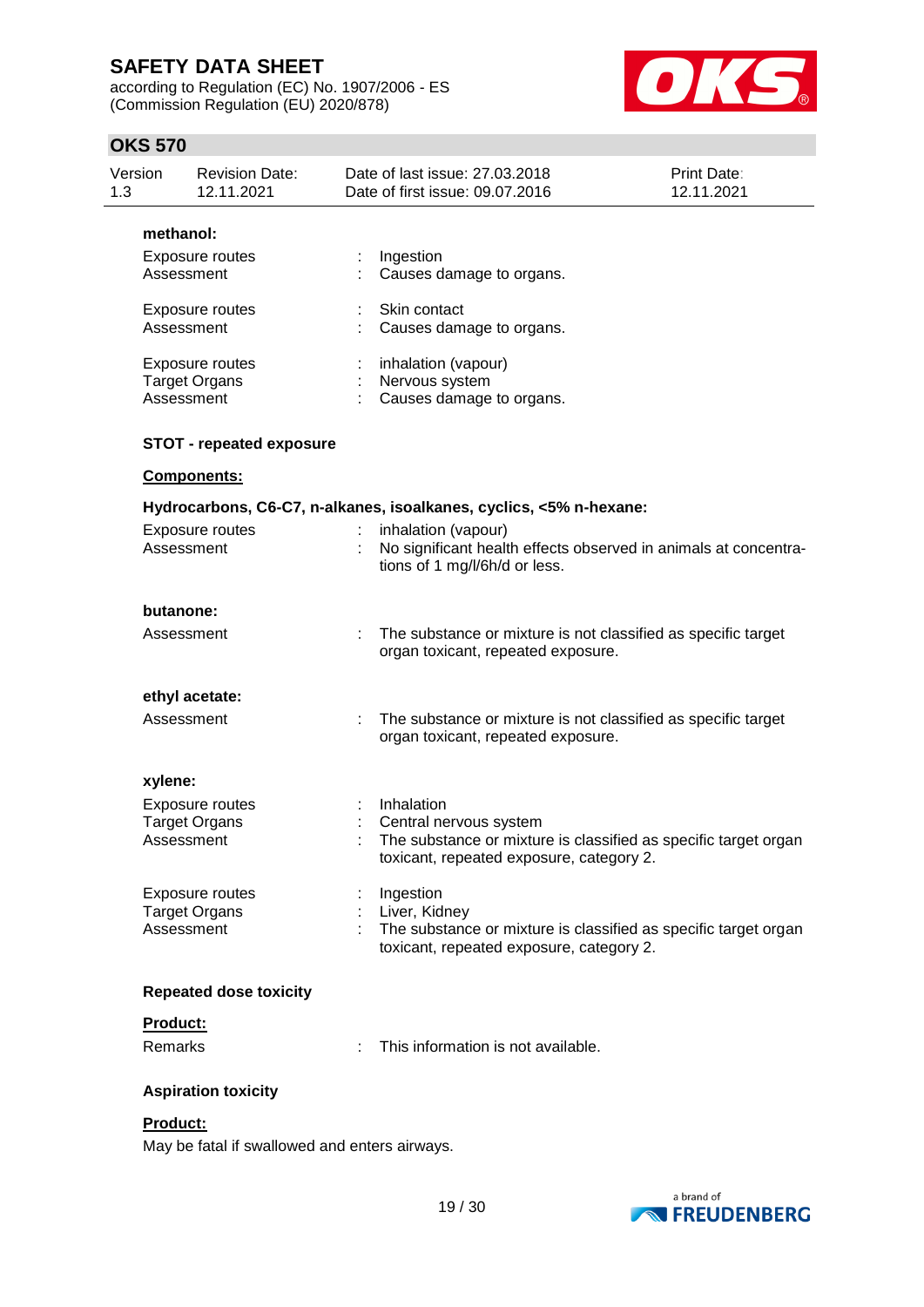according to Regulation (EC) No. 1907/2006 - ES (Commission Regulation (EU) 2020/878)



### **OKS 570**

| Version | <b>Revision Date:</b> | Date of last issue: 27,03,2018  | <b>Print Date:</b> |
|---------|-----------------------|---------------------------------|--------------------|
| 1.3     | 12.11.2021            | Date of first issue: 09.07.2016 | 12.11.2021         |

#### **Components:**

**Hydrocarbons, C6-C7, n-alkanes, isoalkanes, cyclics, <5% n-hexane:**

May be fatal if swallowed and enters airways.

### **butanone:**

No aspiration toxicity classification

### **xylene:**

May be fatal if swallowed and enters airways.

### **Further information**

#### **Product:**

Remarks : Ingestion causes irritation of upper respiratory system and gastrointestinal disturbance.

### **SECTION 12: Ecological information**

#### **12.1 Toxicity**

| adverse effects in the aquatic environment.                                                                                                     |                                                                                                                                                          |
|-------------------------------------------------------------------------------------------------------------------------------------------------|----------------------------------------------------------------------------------------------------------------------------------------------------------|
|                                                                                                                                                 |                                                                                                                                                          |
|                                                                                                                                                 |                                                                                                                                                          |
| Remarks: No data available                                                                                                                      |                                                                                                                                                          |
|                                                                                                                                                 |                                                                                                                                                          |
|                                                                                                                                                 |                                                                                                                                                          |
| Hydrocarbons, C6-C7, n-alkanes, isoalkanes, cyclics, <5% n-hexane:                                                                              |                                                                                                                                                          |
| : LC50 (Oncorhynchus mykiss (rainbow trout)): $> 22$ mg/l<br>Exposure time: 96 h<br>Method: OECD Test Guideline 203<br>GLP: yes                 |                                                                                                                                                          |
| Toxicity to daphnia and other : EL50 (Daphnia magna (Water flea)): 3 mg/l<br>Exposure time: 48 h<br>Method: OECD Test Guideline 202<br>GLP: yes |                                                                                                                                                          |
|                                                                                                                                                 | : Remarks: Toxic to aquatic organisms, may cause long-term<br>Toxicity to daphnia and other : Remarks: No data available<br>: Remarks: No data available |

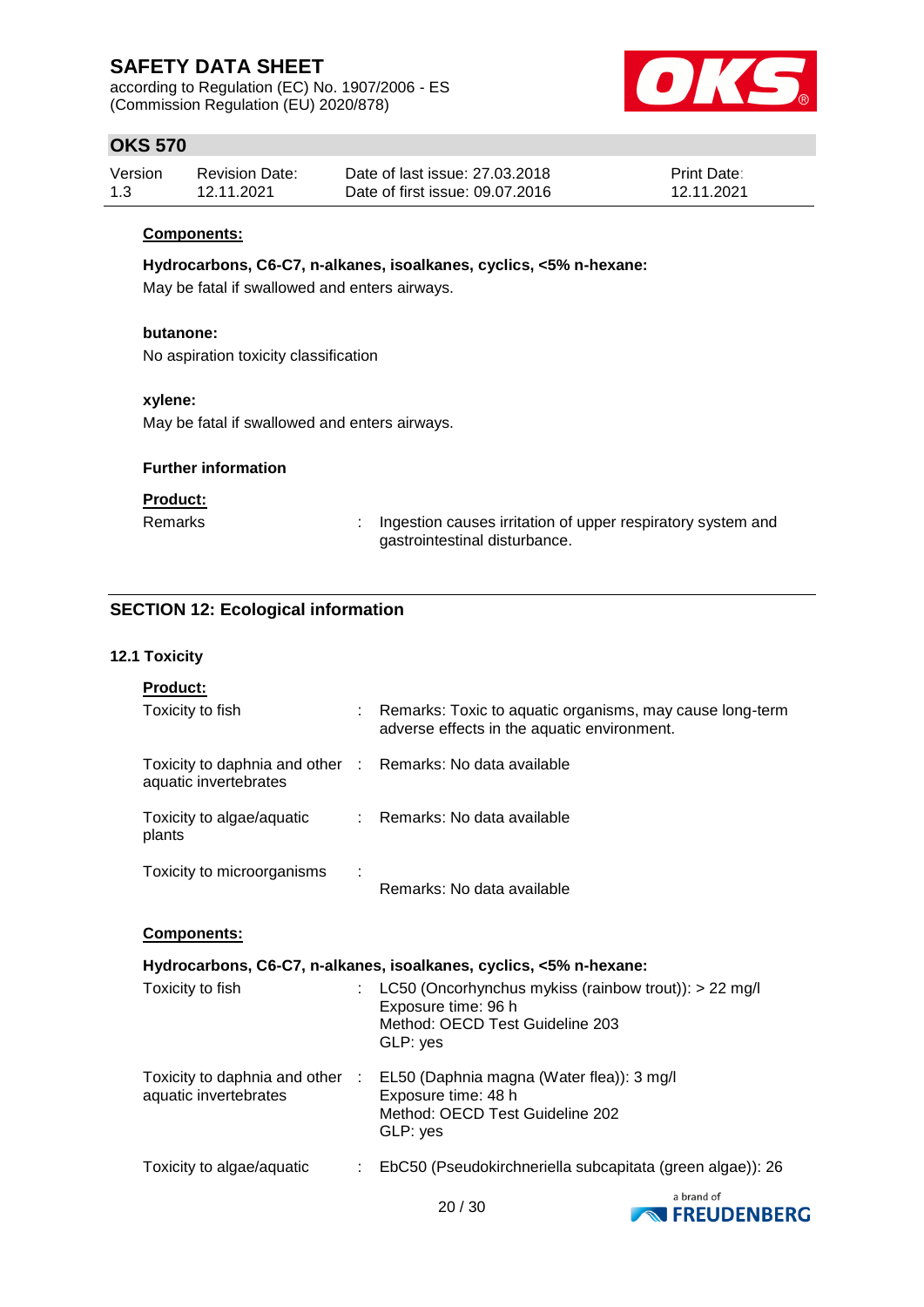according to Regulation (EC) No. 1907/2006 - ES (Commission Regulation (EU) 2020/878)



| Version<br>1.3 |           | <b>Revision Date:</b><br>12.11.2021                      |    | Date of last issue: 27.03.2018<br>Date of first issue: 09.07.2016                                                                                                   | <b>Print Date:</b><br>12.11.2021 |
|----------------|-----------|----------------------------------------------------------|----|---------------------------------------------------------------------------------------------------------------------------------------------------------------------|----------------------------------|
|                | plants    |                                                          |    | mg/l<br>Exposure time: 72 h<br>Method: OECD Test Guideline 201                                                                                                      |                                  |
|                |           | <b>Ecotoxicology Assessment</b>                          |    |                                                                                                                                                                     |                                  |
|                |           | Acute aquatic toxicity                                   | ÷  | Toxic to aquatic life.                                                                                                                                              |                                  |
|                |           | Chronic aquatic toxicity                                 | ÷. | Toxic to aquatic life with long lasting effects.                                                                                                                    |                                  |
|                | butanone: |                                                          |    |                                                                                                                                                                     |                                  |
|                |           | Toxicity to fish                                         |    | LC50 (Pimephales promelas (fathead minnow)): 2.993 mg/l<br>Exposure time: 96 h<br>Test Type: static test                                                            |                                  |
|                |           | Toxicity to daphnia and other :<br>aquatic invertebrates |    | EC50 (Daphnia magna (Water flea)): 308 mg/l<br>Exposure time: 48 h<br>Test Type: static test                                                                        |                                  |
|                | plants    | Toxicity to algae/aquatic                                | ÷. | EC50 (Pseudokirchneriella subcapitata (green algae)): 1.972<br>mg/l<br>Exposure time: 72 h<br>Test Type: static test<br>Method: OECD Test Guideline 201<br>GLP: yes |                                  |
|                |           | Toxicity to microorganisms                               |    | : EC50 (Pseudomonas putida): 1.150 mg/l<br>Exposure time: 16 h<br>Test Type: static test<br>Method: DIN 38 412 Part 8                                               |                                  |
|                |           | ethyl acetate:                                           |    |                                                                                                                                                                     |                                  |
|                |           | Toxicity to fish                                         |    | LC50 (Pimephales promelas (fathead minnow)): 212,5 mg/l<br>Exposure time: 96 h<br>Test Type: static test                                                            |                                  |
|                |           | Toxicity to daphnia and other :<br>aquatic invertebrates |    | EC50 (Daphnia magna (Water flea)): 154 mg/l<br>Exposure time: 48 h                                                                                                  |                                  |
|                | plants    | Toxicity to algae/aquatic                                |    | EC50 (Pseudokirchneriella subcapitata (green algae)): 2.500<br>mg/l<br>Exposure time: 96 h                                                                          |                                  |
|                | xylene:   |                                                          |    |                                                                                                                                                                     |                                  |
|                |           | Toxicity to fish                                         |    | LC50 (Oncorhynchus mykiss (rainbow trout)): 2,6 mg/l<br>Exposure time: 96 h<br>Test Type: static test<br>Method: OECD Test Guideline 203                            |                                  |
|                |           | Toxicity to daphnia and other :<br>aquatic invertebrates |    | EC50 (Daphnia magna (Water flea)): 3,82 mg/l<br>Exposure time: 48 h                                                                                                 |                                  |

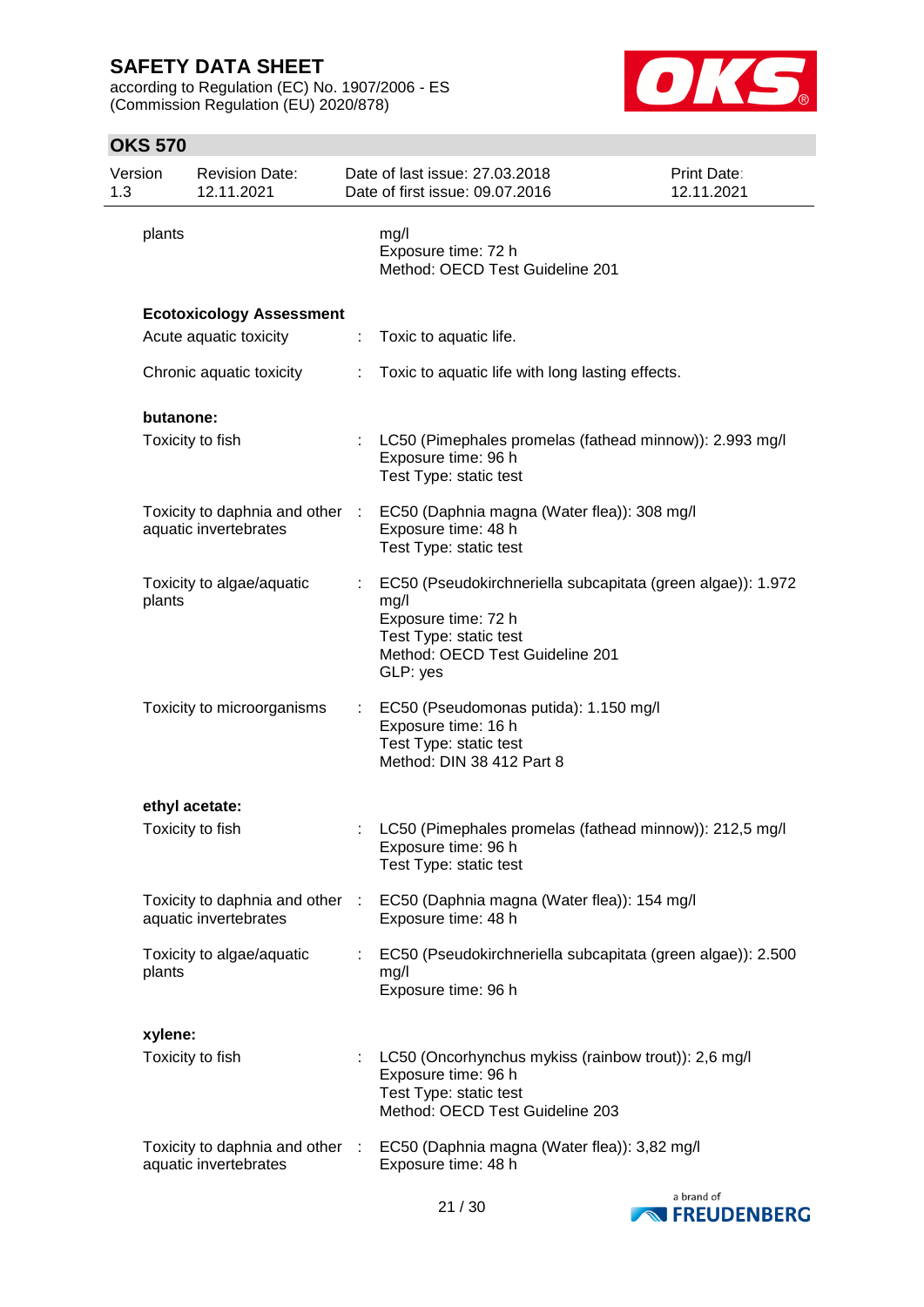according to Regulation (EC) No. 1907/2006 - ES (Commission Regulation (EU) 2020/878)



| Version<br>1.3 |                 | <b>Revision Date:</b><br>12.11.2021                              | Date of last issue: 27.03.2018<br>Date of first issue: 09.07.2016                                                                                                                | Print Date:<br>12.11.2021 |
|----------------|-----------------|------------------------------------------------------------------|----------------------------------------------------------------------------------------------------------------------------------------------------------------------------------|---------------------------|
|                |                 |                                                                  | Test Type: flow-through test                                                                                                                                                     |                           |
|                | plants          | Toxicity to algae/aquatic                                        | EC50 (Pseudokirchneriella subcapitata (green algae)): 2,2<br>mg/l<br>Exposure time: 72 h<br>Test Type: static test<br>Method: OECD Test Guideline 201<br>GLP: yes                |                           |
|                |                 | Toxicity to microorganisms                                       | EC50 (activated sludge): > 157 mg/l<br>Exposure time: 3 h<br>Test Type: Respiration inhibition<br>Method: OECD Test Guideline 209                                                |                           |
|                | icity)          | Toxicity to fish (Chronic tox-                                   | $NOEC:$ > 1,3 mg/l<br>Exposure time: 56 d<br>Species: Oncorhynchus mykiss (rainbow trout)<br>Test Type: flow-through test                                                        |                           |
|                | ic toxicity)    | Toxicity to daphnia and other :<br>aquatic invertebrates (Chron- | EC50: 2,90 mg/l<br>Exposure time: 21 d<br>Species: Daphnia magna (Water flea)<br>Test Type: static test<br>Method: OECD Test Guideline 211<br>GLP: yes                           |                           |
|                |                 | 12.2 Persistence and degradability                               |                                                                                                                                                                                  |                           |
|                | <b>Product:</b> | Biodegradability                                                 | : Remarks: No data available                                                                                                                                                     |                           |
| ity            |                 |                                                                  | Physico-chemical removabil- : Remarks: No data available                                                                                                                         |                           |
|                |                 | Components:                                                      |                                                                                                                                                                                  |                           |
|                |                 |                                                                  | Hydrocarbons, C6-C7, n-alkanes, isoalkanes, cyclics, <5% n-hexane:                                                                                                               |                           |
|                |                 | Biodegradability                                                 | Result: Readily biodegradable.                                                                                                                                                   |                           |
|                | butanone:       |                                                                  |                                                                                                                                                                                  |                           |
|                |                 | Biodegradability                                                 | Test Type: aerobic<br>Inoculum: activated sludge<br>Result: rapidly biodegradable<br>Biodegradation: 98 %<br>Exposure time: 28 d<br>Method: OECD Test Guideline 301D<br>GLP: yes |                           |
|                | acetone:        | Biodegradability                                                 | Result: rapidly biodegradable                                                                                                                                                    |                           |

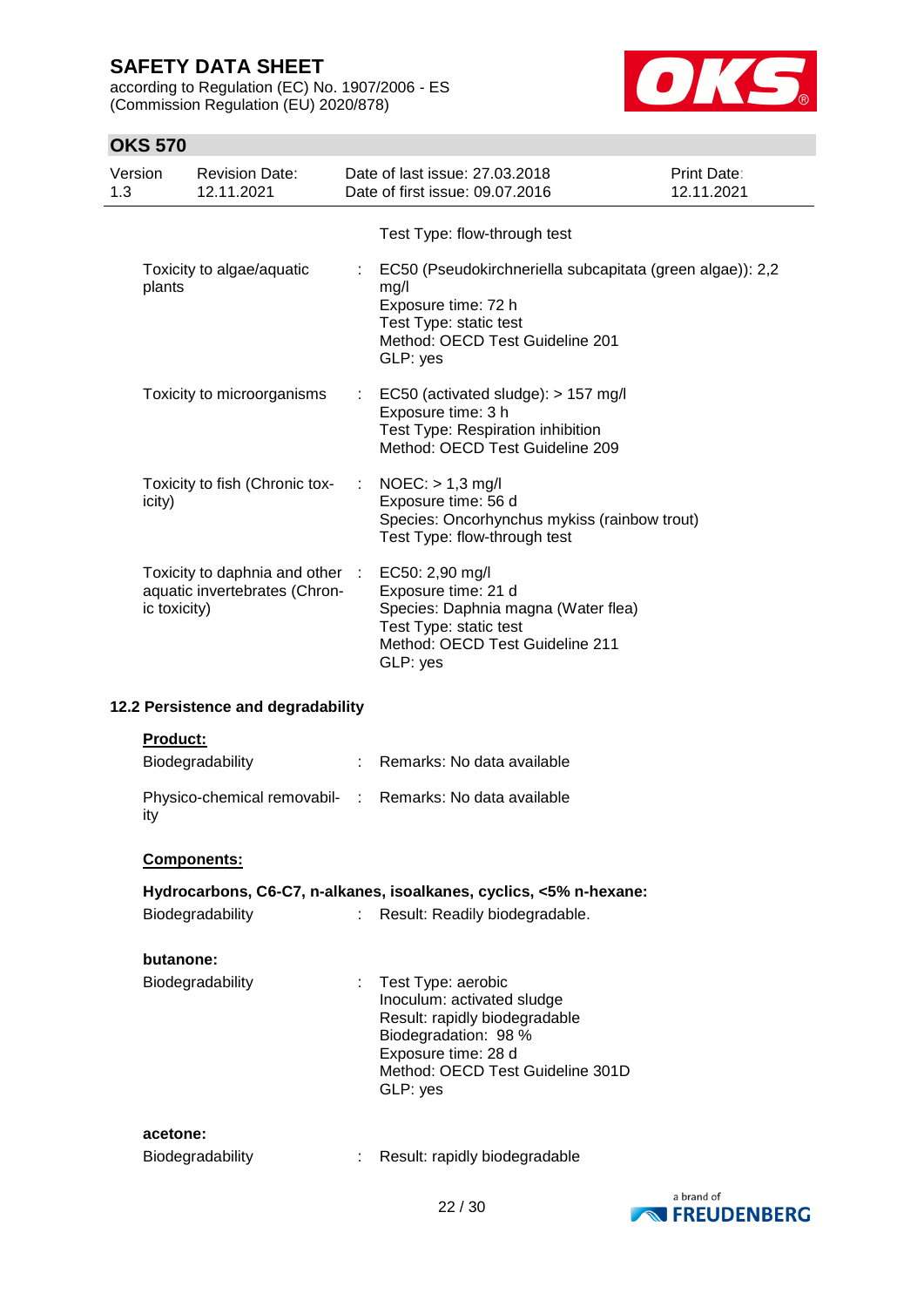according to Regulation (EC) No. 1907/2006 - ES (Commission Regulation (EU) 2020/878)



| Version<br>1.3 |           | <b>Revision Date:</b><br>12.11.2021        |                           | Date of last issue: 27.03.2018<br>Date of first issue: 09.07.2016                                                                                                                                                       | <b>Print Date:</b><br>12.11.2021 |
|----------------|-----------|--------------------------------------------|---------------------------|-------------------------------------------------------------------------------------------------------------------------------------------------------------------------------------------------------------------------|----------------------------------|
|                |           |                                            |                           |                                                                                                                                                                                                                         |                                  |
|                |           | ethyl acetate:                             |                           |                                                                                                                                                                                                                         |                                  |
|                |           | Biodegradability                           | ÷                         | Result: rapidly biodegradable                                                                                                                                                                                           |                                  |
|                | xylene:   |                                            |                           |                                                                                                                                                                                                                         |                                  |
|                |           | Biodegradability                           |                           | Result: Readily biodegradable.                                                                                                                                                                                          |                                  |
|                |           |                                            |                           |                                                                                                                                                                                                                         |                                  |
|                |           | 12.3 Bioaccumulative potential             |                           |                                                                                                                                                                                                                         |                                  |
|                | Product:  | Bioaccumulation                            | $\mathbb{R}^{\mathbb{Z}}$ | Remarks: This mixture contains no substance considered to<br>be persistent, bioaccumulating and toxic (PBT).<br>This mixture contains no substance considered to be very<br>persistent and very bioaccumulating (vPvB). |                                  |
|                |           | <b>Components:</b>                         |                           |                                                                                                                                                                                                                         |                                  |
|                | butanone: |                                            |                           |                                                                                                                                                                                                                         |                                  |
|                |           | <b>Bioaccumulation</b>                     |                           | Remarks: Due to the distribution coefficient n-octanol/water,<br>accumulation in organisms is not expected.                                                                                                             |                                  |
|                |           | Partition coefficient: n-<br>octanol/water |                           | log Pow: 0,3 (40 °C)<br>Method: OECD Test Guideline 117<br>GLP: yes                                                                                                                                                     |                                  |
|                | acetone:  |                                            |                           |                                                                                                                                                                                                                         |                                  |
|                |           | <b>Bioaccumulation</b>                     |                           | Remarks: Does not bioaccumulate.                                                                                                                                                                                        |                                  |
|                |           | Partition coefficient: n-<br>octanol/water | ÷                         | log Pow: 0,2                                                                                                                                                                                                            |                                  |
|                |           | ethyl acetate:                             |                           |                                                                                                                                                                                                                         |                                  |
|                |           | Partition coefficient: n-<br>octanol/water |                           | log Pow: 0,68 (25 °C)                                                                                                                                                                                                   |                                  |
|                | xylene:   |                                            |                           |                                                                                                                                                                                                                         |                                  |
|                |           | <b>Bioaccumulation</b>                     |                           | Bioconcentration factor (BCF): 25,9                                                                                                                                                                                     |                                  |
|                |           | Partition coefficient: n-<br>octanol/water |                           | log Pow: 2,77 - 3,15                                                                                                                                                                                                    |                                  |
|                |           | 12.4 Mobility in soil                      |                           |                                                                                                                                                                                                                         |                                  |
|                | Product:  |                                            |                           |                                                                                                                                                                                                                         |                                  |
|                | Mobility  |                                            |                           | Remarks: No data available                                                                                                                                                                                              |                                  |
|                |           | Distribution among environ-                |                           | Remarks: No data available                                                                                                                                                                                              |                                  |

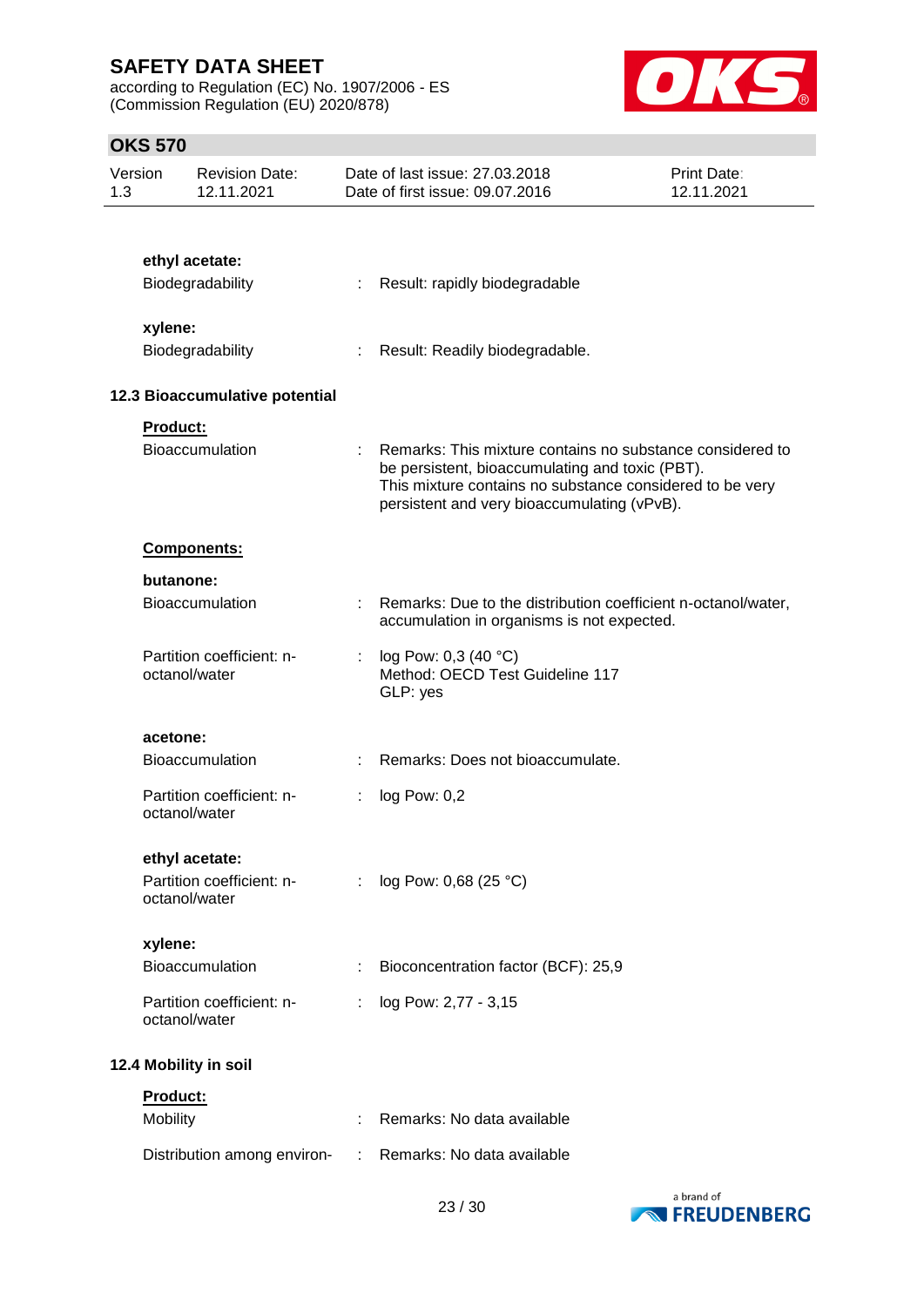according to Regulation (EC) No. 1907/2006 - ES (Commission Regulation (EU) 2020/878)



# **OKS 570**

| Version | <b>Revision Date:</b> | Date of last issue: 27,03,2018  | <b>Print Date:</b> |
|---------|-----------------------|---------------------------------|--------------------|
| 1.3     | 12.11.2021            | Date of first issue: 09.07.2016 | 12.11.2021         |

mental compartments

#### **12.5 Results of PBT and vPvB assessment**

| <b>Product:</b><br>Assessment | : This substance/mixture contains no components considered<br>to be either persistent, bioaccumulative and toxic (PBT), or<br>very persistent and very bioaccumulative (vPvB) at levels of<br>$0.1\%$ or higher |
|-------------------------------|-----------------------------------------------------------------------------------------------------------------------------------------------------------------------------------------------------------------|
| <b>Components:</b>            |                                                                                                                                                                                                                 |
| butanone:                     |                                                                                                                                                                                                                 |
| Assessment                    | Non-classified PBT substance. Non-classified vPvB sub-<br>stance.                                                                                                                                               |
| xylene:                       |                                                                                                                                                                                                                 |
| Assessment                    | Non-classified PBT substance. Non-classified vPvB sub-<br>stance.                                                                                                                                               |

#### **12.6 Endocrine disrupting properties**

| Assessment                 | The substance/mixture does not contain components consid-<br>ered to have endocrine disrupting properties according to<br>REACH Article 57(f) or Commission Delegated regulation<br>(EU) 2017/2100 or Commission Regulation (EU) 2018/605 at<br>levels of 0.1% or higher. |
|----------------------------|---------------------------------------------------------------------------------------------------------------------------------------------------------------------------------------------------------------------------------------------------------------------------|
| 12.7 Other adverse effects |                                                                                                                                                                                                                                                                           |

#### **Product:**

| Additional ecological infor- | Toxic to aquatic life with long lasting effects. |
|------------------------------|--------------------------------------------------|
| mation                       |                                                  |

### **SECTION 13: Disposal considerations**

#### **13.1 Waste treatment methods**

Product The product should not be allowed to enter drains, water courses or the soil. Do not dispose of with domestic refuse. Dispose of as hazardous waste in compliance with local and national regulations.

Waste codes should be assigned by the user based on the application for which the product was used.

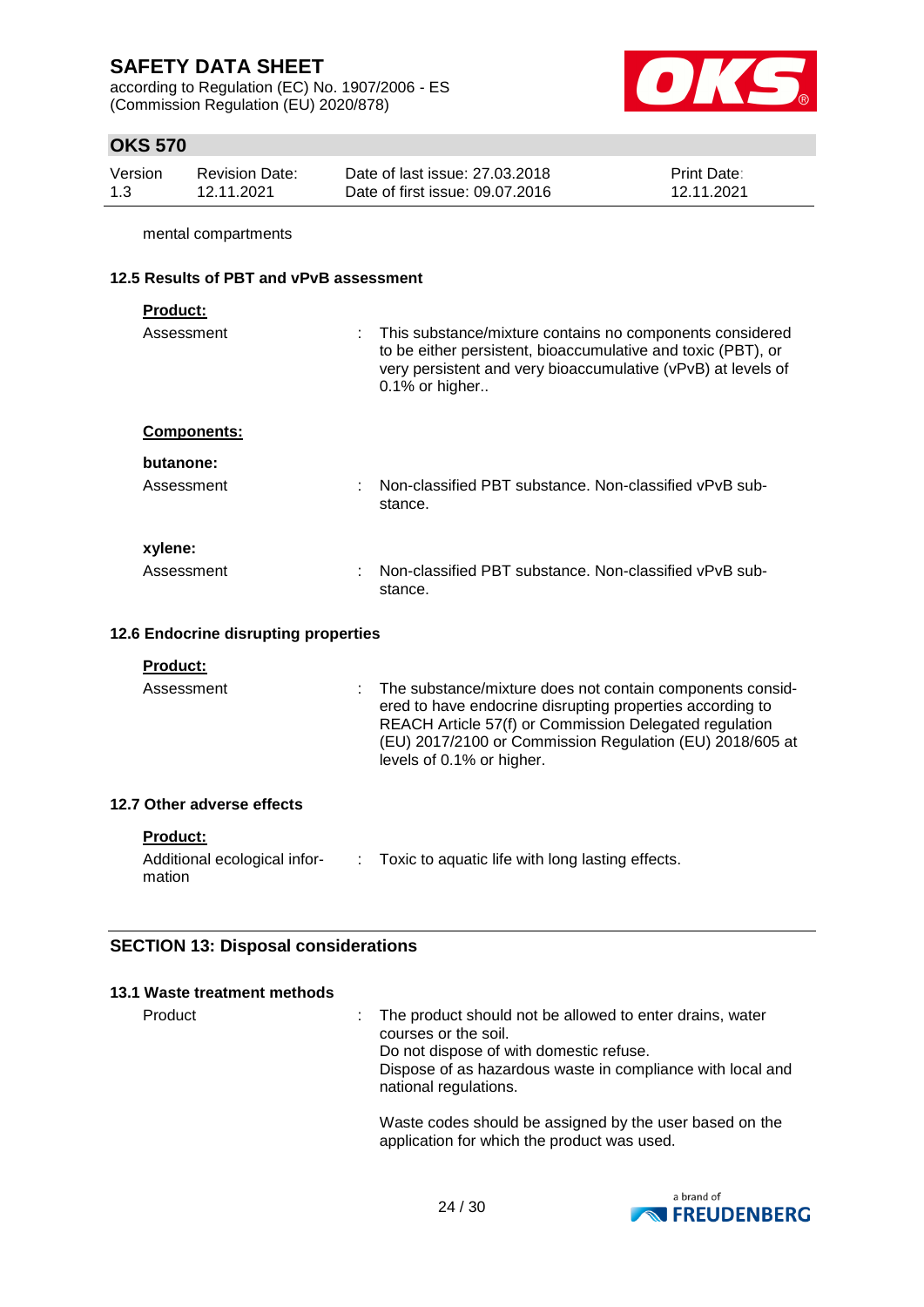according to Regulation (EC) No. 1907/2006 - ES (Commission Regulation (EU) 2020/878)



### **OKS 570**

| Version<br>1.3 | <b>Revision Date:</b><br>12.11.2021 |    | Date of last issue: 27.03.2018<br>Date of first issue: 09.07.2016                                                                                                                                                         | <b>Print Date:</b><br>12.11.2021 |
|----------------|-------------------------------------|----|---------------------------------------------------------------------------------------------------------------------------------------------------------------------------------------------------------------------------|----------------------------------|
|                | Contaminated packaging              | ÷. | Packaging that is not properly emptied must be disposed of as<br>the unused product.<br>Dispose of waste product or used containers according to<br>local regulations.<br>The following Waste Codes are only suggestions: |                                  |
| Waste Code     |                                     |    | : used product, unused product<br>08 01 11*, waste paint and varnish containing organic sol-<br>vents or other hazardous substances                                                                                       |                                  |
|                |                                     |    | uncleaned packagings<br>15 01 10, packaging containing residues of or contaminated<br>by hazardous substances                                                                                                             |                                  |

# **SECTION 14: Transport information**

#### **14.1 UN number or ID number**

| <b>ADR</b>                                                                                                                                        | t              | <b>UN 1263</b>                                            |
|---------------------------------------------------------------------------------------------------------------------------------------------------|----------------|-----------------------------------------------------------|
| <b>RID</b>                                                                                                                                        | ÷              | <b>UN 1263</b>                                            |
| <b>IMDG</b>                                                                                                                                       | ÷              | <b>UN 1263</b>                                            |
| <b>IATA</b>                                                                                                                                       | ۰              | <b>UN 1263</b>                                            |
| 14.2 UN proper shipping name                                                                                                                      |                |                                                           |
| <b>ADR</b>                                                                                                                                        | ÷              | <b>PAINT</b>                                              |
| <b>RID</b>                                                                                                                                        |                | <b>PAINT</b>                                              |
| <b>IMDG</b>                                                                                                                                       | t              | <b>PAINT</b><br>(naphtha (petroleum), hydrotreated light) |
| <b>IATA</b>                                                                                                                                       |                | Paint                                                     |
| 14.3 Transport hazard class(es)                                                                                                                   |                |                                                           |
| <b>ADR</b>                                                                                                                                        | ÷.             | 3                                                         |
| <b>RID</b>                                                                                                                                        | t.             | 3                                                         |
| <b>IMDG</b>                                                                                                                                       | t.             | 3                                                         |
| <b>IATA</b>                                                                                                                                       | $\mathbf{r}$ . | 3                                                         |
| 14.4 Packing group                                                                                                                                |                |                                                           |
| <b>ADR</b><br>Packing group<br><b>Classification Code</b><br>Hazard Identification Number : 33<br>Labels<br>Tunnel restriction code<br><b>RID</b> | ÷              | $\mathbf{I}$<br>$:$ F1<br>3<br>(D/E)                      |
|                                                                                                                                                   |                |                                                           |

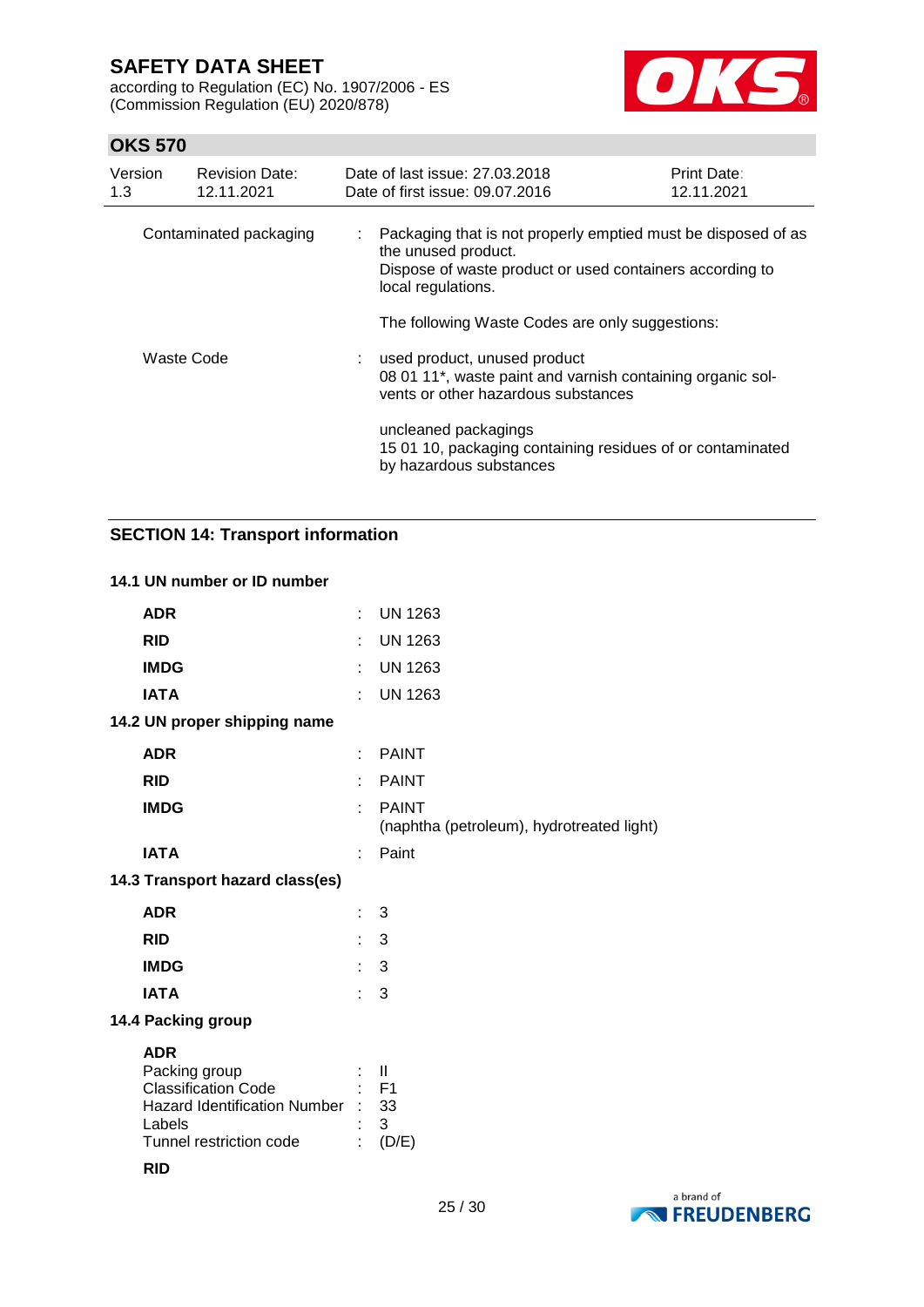according to Regulation (EC) No. 1907/2006 - ES (Commission Regulation (EU) 2020/878)



### **OKS 570**

| Version<br>1.3 |                                   | <b>Revision Date:</b><br>12.11.2021                                                                  |                | Date of last issue: 27.03.2018<br>Date of first issue: 09.07.2016 | <b>Print Date:</b><br>12.11.2021 |
|----------------|-----------------------------------|------------------------------------------------------------------------------------------------------|----------------|-------------------------------------------------------------------|----------------------------------|
|                | Labels                            | Packing group<br><b>Classification Code</b><br><b>Hazard Identification Number</b>                   |                | $\mathbf{H}$<br>F <sub>1</sub><br>33<br>3                         |                                  |
|                | <b>IMDG</b><br>Labels<br>EmS Code | Packing group                                                                                        |                | $\mathbf{I}$<br>3<br>F-E, S-E                                     |                                  |
|                | aircraft)<br>Labels               | <b>IATA (Cargo)</b><br>Packing instruction (cargo<br>Packing instruction (LQ)<br>Packing group       | ÷              | 364<br>Y341<br>$\mathbf{H}$<br>Flammable Liquids                  |                                  |
|                | ger aircraft)<br>Labels           | <b>IATA (Passenger)</b><br>Packing instruction (passen-<br>Packing instruction (LQ)<br>Packing group | $\mathbb{Z}^n$ | 353<br>Y341<br>$\mathbf{H}$<br>Flammable Liquids                  |                                  |
|                |                                   | <b>14.5 Environmental hazards</b>                                                                    |                |                                                                   |                                  |
|                | <b>ADR</b><br><b>RID</b>          | Environmentally hazardous<br>Environmentally hazardous                                               |                | yes<br>yes                                                        |                                  |
|                | <b>IMDG</b>                       | Marine pollutant                                                                                     |                | yes                                                               |                                  |

#### **14.6 Special precautions for user**

The transport classification(s) provided herein are for informational purposes only, and solely based upon the properties of the unpackaged material as it is described within this Safety Data Sheet. Transportation classifications may vary by mode of transportation, package sizes, and variations in regional or country regulations.

#### **14.7 Maritime transport in bulk according to IMO instruments**

| Remarks |  | Not applicable for product as supplied. |
|---------|--|-----------------------------------------|
|---------|--|-----------------------------------------|

#### **SECTION 15: Regulatory information**

#### **15.1 Safety, health and environmental regulations/legislation specific for the substance or mixture**

| REACH - Restrictions on the manufacture, placing on<br>the market and use of certain dangerous substances,<br>preparations and articles (Annex XVII) | : Conditions of restriction for the fol-<br>lowing entries should be considered:<br>Number on list 3             |
|------------------------------------------------------------------------------------------------------------------------------------------------------|------------------------------------------------------------------------------------------------------------------|
| REACH - Candidate List of Substances of Very High<br>Concern for Authorisation (Article 59).<br>(EU SVHC)                                            | : This product does not contain sub-<br>stances of very high concern (Regu-<br>lation (EC) No 1907/2006 (REACH), |

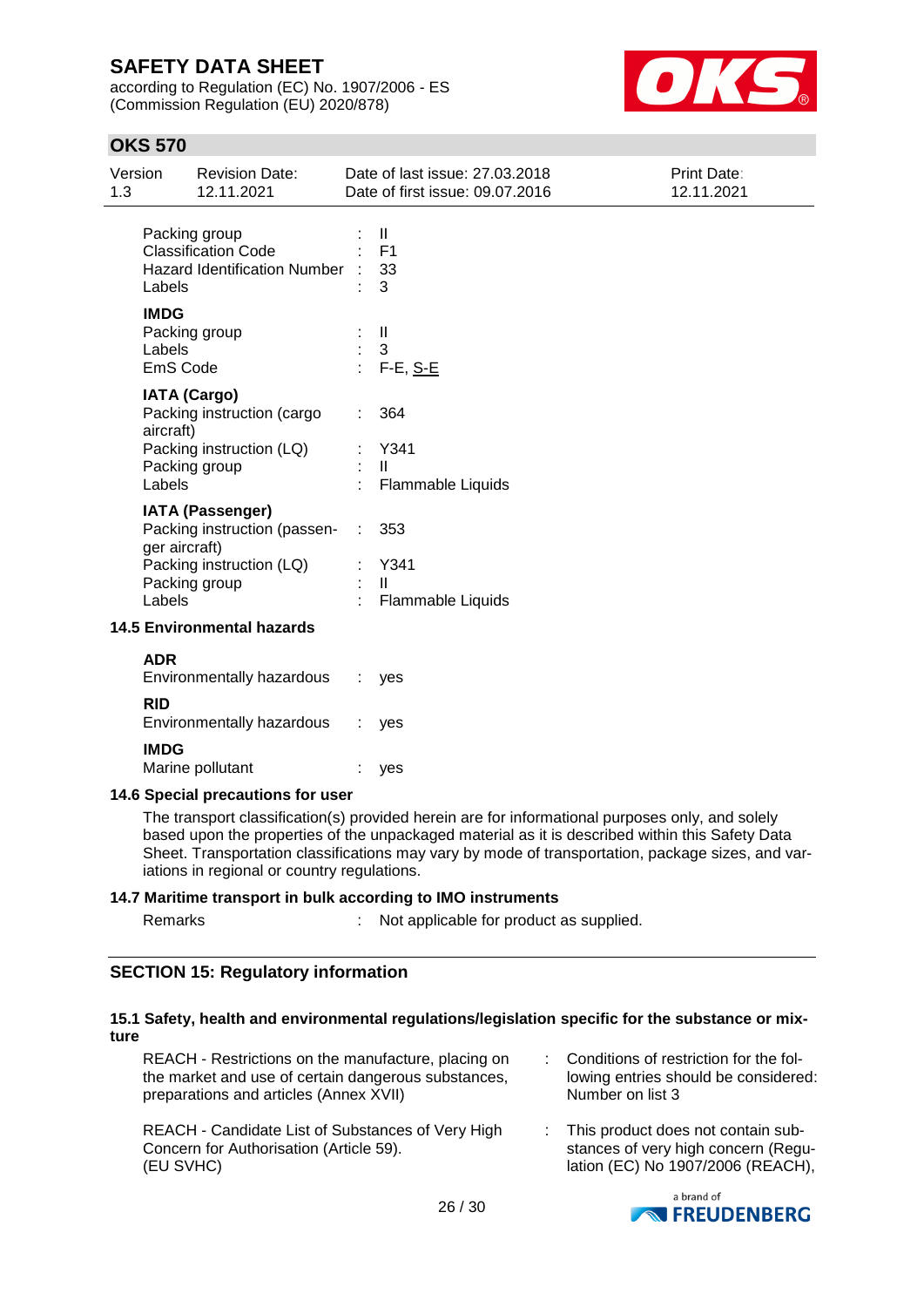according to Regulation (EC) No. 1907/2006 - ES (Commission Regulation (EU) 2020/878)



### **OKS 570**

| Version<br>1.3 | <b>Revision Date:</b><br>12.11.2021                                                                                                                                                             | Date of last issue: 27.03.2018<br>Date of first issue: 09.07.2016                                                                                                                                                                       |                  | Print Date:<br>12.11.2021                                                                                                                                              |
|----------------|-------------------------------------------------------------------------------------------------------------------------------------------------------------------------------------------------|-----------------------------------------------------------------------------------------------------------------------------------------------------------------------------------------------------------------------------------------|------------------|------------------------------------------------------------------------------------------------------------------------------------------------------------------------|
|                | (Annex XIV)<br>(EU. REACH - Annex XIV)                                                                                                                                                          | REACH - List of substances subject to authorisation                                                                                                                                                                                     | ÷                | Article 57).<br>Not applicable                                                                                                                                         |
|                | plete the ozone layer<br>(EC 1005/2009)                                                                                                                                                         | Regulation (EC) No 1005/2009 on substances that de-                                                                                                                                                                                     | ÷.               | Not applicable                                                                                                                                                         |
|                | tants (recast)<br>(EU POP)                                                                                                                                                                      | Regulation (EU) 2019/1021 on persistent organic pollu-                                                                                                                                                                                  | $\sim 100$       | Not applicable                                                                                                                                                         |
|                | of dangerous chemicals<br>(EU PIC)                                                                                                                                                              | Regulation (EC) No 649/2012 of the European Parlia-<br>ment and the Council concerning the export and import                                                                                                                            | ÷                | Not applicable                                                                                                                                                         |
|                | explosives precursors                                                                                                                                                                           | Regulation (EU) 2019/1148 on the marketing and use of                                                                                                                                                                                   |                  |                                                                                                                                                                        |
| precur-        | tional contact point. Please see<br>https://ec.europa.eu/home-affairs/sites/ homeaf-<br>fairs/files/what-we-do/policies/crisis-and-<br>terrorism/explosives/explosives-<br>ontact_points_en.pdf | This product is regulated by Regulation (EU) 2019/1148:<br>all suspicious transactions, and significant disappear-<br>ances and thefts should be reported to the relevant na-<br>sors/docs/list_of_competent_authorities_and_national_c |                  | acetone (ANNEX II)                                                                                                                                                     |
|                | Seveso III: Directive 2012/18/EU of the European<br>Parliament and of the Council on the control of<br>major-accident hazards involving dangerous sub-<br>stances.                              |                                                                                                                                                                                                                                         | $:$ P5c          | <b>FLAMMABLE LIQUIDS</b>                                                                                                                                               |
|                |                                                                                                                                                                                                 |                                                                                                                                                                                                                                         | E <sub>2</sub>   | <b>ENVIRONMENTAL HAZARDS</b>                                                                                                                                           |
|                |                                                                                                                                                                                                 |                                                                                                                                                                                                                                         | P <sub>5</sub> c |                                                                                                                                                                        |
|                | Volatile organic compounds                                                                                                                                                                      |                                                                                                                                                                                                                                         |                  | Directive 2010/75/EU of 24 November 2010 on industrial<br>emissions (integrated pollution prevention and control)<br>Volatile organic compounds (VOC) content: 82,06 % |

#### **Other regulations:**

Take note of Directive 92/85/EEC regarding maternity protection or stricter national regulations, where applicable.

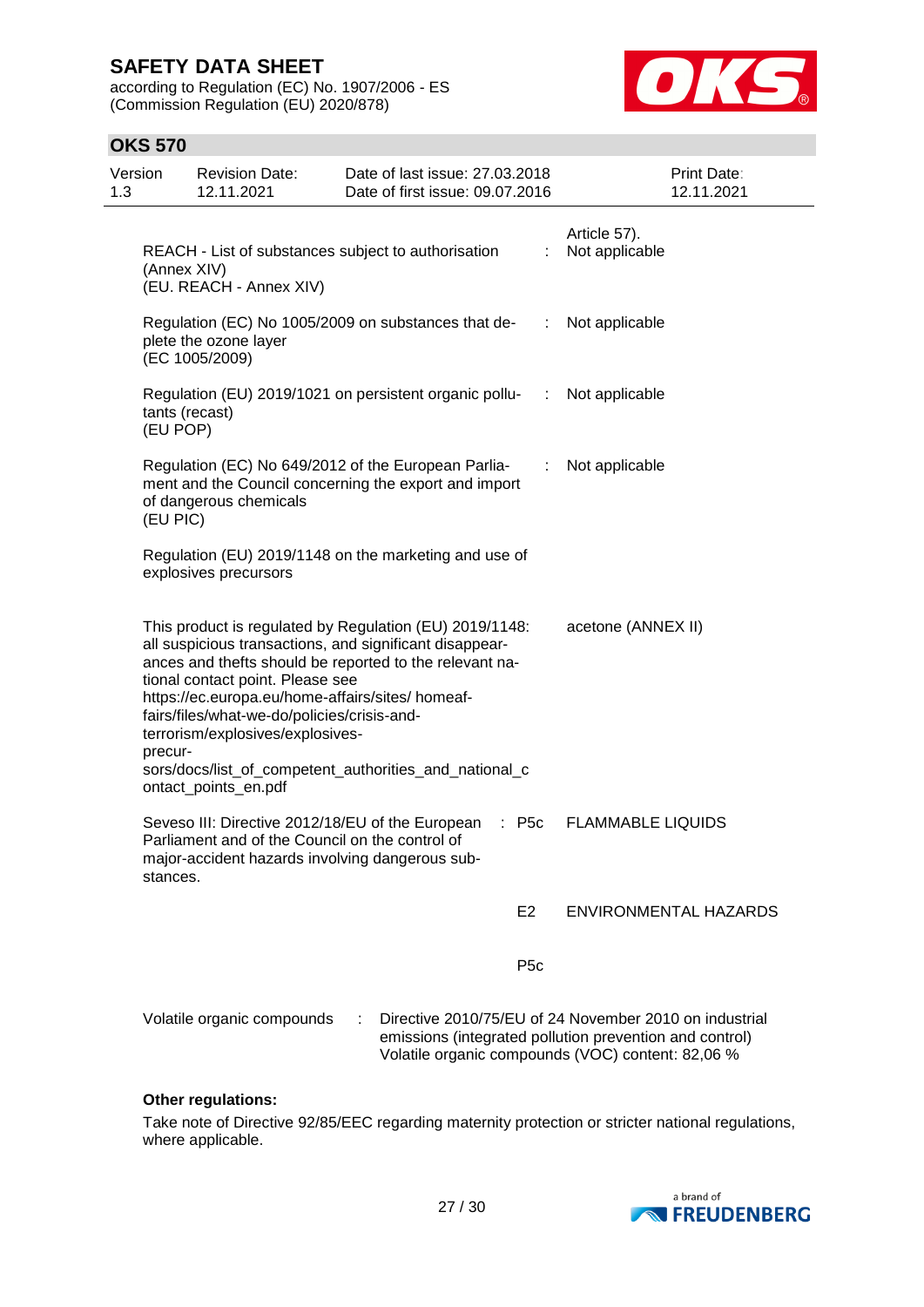according to Regulation (EC) No. 1907/2006 - ES (Commission Regulation (EU) 2020/878)



### **OKS 570**

| Version | <b>Revision Date:</b> | Date of last issue: 27,03,2018  | <b>Print Date:</b> |
|---------|-----------------------|---------------------------------|--------------------|
| 1.3     | 12.11.2021            | Date of first issue: 09.07.2016 | 12.11.2021         |

Take note of Directive 94/33/EC on the protection of young people at work or stricter national regulations, where applicable.

#### **15.2 Chemical safety assessment**

This information is not available.

### **SECTION 16: Other information**

#### **Full text of H-Statements**

| H <sub>225</sub> | ÷ | Highly flammable liquid and vapour.                                                |
|------------------|---|------------------------------------------------------------------------------------|
| H <sub>226</sub> |   | Flammable liquid and vapour.                                                       |
| H <sub>301</sub> |   | Toxic if swallowed.                                                                |
| H <sub>304</sub> |   | May be fatal if swallowed and enters airways.                                      |
| H <sub>311</sub> |   | Toxic in contact with skin.                                                        |
| H312             |   | Harmful in contact with skin.                                                      |
| H <sub>315</sub> |   | Causes skin irritation.                                                            |
| H319             |   | Causes serious eye irritation.                                                     |
| H330             |   | Fatal if inhaled.                                                                  |
| H332             |   | Harmful if inhaled.                                                                |
| H335             |   | May cause respiratory irritation.                                                  |
| H <sub>336</sub> |   | May cause drowsiness or dizziness.                                                 |
| H370             |   | Causes damage to organs.                                                           |
| H373             |   | May cause damage to organs through prolonged or repeated<br>exposure if inhaled.   |
| H373             |   | May cause damage to organs through prolonged or repeated<br>exposure if swallowed. |
| H411             |   | Toxic to aquatic life with long lasting effects.                                   |
| <b>EUH066</b>    |   | Repeated exposure may cause skin dryness or cracking.                              |

#### **Full text of other abbreviations**

\*\* : Route of exposure cannot be excluded: For certain hazard classes, e.g. STOT, the route of exposure should be indicated in the hazard statement only if it is conclusively proven that no other route of exposure can cause the hazard in accordance to the criteria in Annex I. Under Directive 67/548/EEC the route of exposure was indicated for classifications with R48 when there was data justifying the classification for this route of exposure. The classification under 67/548/EEC indicating the route of exposure has been translated into the corresponding class and category according to this Regulation, but with a general hazard statement not specifying the route of exposure as the necessary information is not available. Note C : Some organic substances may be marketed either in a specif-



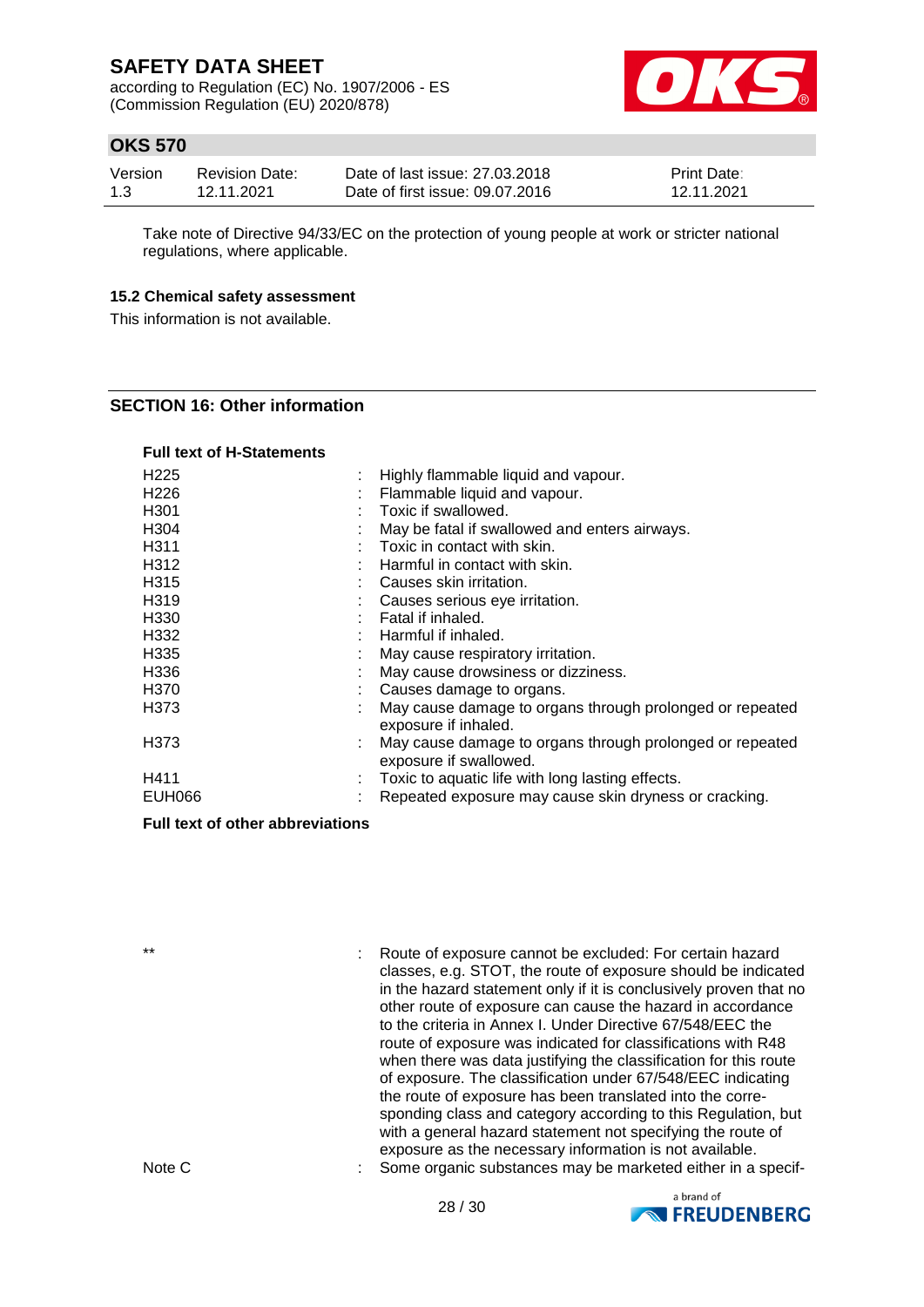according to Regulation (EC) No. 1907/2006 - ES (Commission Regulation (EU) 2020/878)



### **OKS 570**

| Version<br>1.3                                  | <b>Revision Date:</b><br>12.11.2021 |                               | Date of last issue: 27,03,2018<br>Date of first issue: 09.07.2016                                                     | Print Date:<br>12.11.2021 |  |  |  |  |
|-------------------------------------------------|-------------------------------------|-------------------------------|-----------------------------------------------------------------------------------------------------------------------|---------------------------|--|--|--|--|
|                                                 |                                     |                               | ic isomeric form or as a mixture of several isomers. In this                                                          |                           |  |  |  |  |
|                                                 |                                     |                               | case the supplier must state on the label whether the sub-                                                            |                           |  |  |  |  |
|                                                 |                                     |                               | stance is a specific isomer or a mixture of isomers.                                                                  |                           |  |  |  |  |
|                                                 | 2000/39/EC                          |                               | Europe. Commission Directive 2000/39/EC establishing a first<br>list of indicative occupational exposure limit values |                           |  |  |  |  |
|                                                 | 2006/15/EC                          |                               |                                                                                                                       |                           |  |  |  |  |
|                                                 | 2017/164/EU                         |                               | Europe. Indicative occupational exposure limit values<br>Europe. Commission Directive 2017/164/EU establishing a      |                           |  |  |  |  |
|                                                 |                                     |                               | fourth list of indicative occupational exposure limit values                                                          |                           |  |  |  |  |
| ES VLA                                          |                                     |                               | : Spain. Environmental Limits for exposure to Chemical agents<br>- Table 1: Occupational Exposure Values              |                           |  |  |  |  |
| ES VLB                                          |                                     |                               | Occupational Exposure Limits for Chemical Agents in Spain -                                                           |                           |  |  |  |  |
|                                                 |                                     |                               | <b>Biological Exposure Values</b>                                                                                     |                           |  |  |  |  |
|                                                 | 2000/39/EC / TWA                    |                               | Limit Value - eight hours                                                                                             |                           |  |  |  |  |
|                                                 | 2000/39/EC / STEL                   |                               | Short term exposure limit                                                                                             |                           |  |  |  |  |
| 2006/15/EC / TWA<br>Limit Value - eight hours   |                                     |                               |                                                                                                                       |                           |  |  |  |  |
| 2017/164/EU / STEL<br>Short term exposure limit |                                     |                               |                                                                                                                       |                           |  |  |  |  |
|                                                 | 2017/164/EU / TWA                   | $\mathcal{L}^{\mathcal{L}}$ . | Limit Value - eight hours                                                                                             |                           |  |  |  |  |
|                                                 | ES VLA / VLA-ED                     |                               | Environmental Daily Limit Value                                                                                       |                           |  |  |  |  |
|                                                 | ES VLA / VLA-EC                     |                               | <b>Environmental Short Term Value</b>                                                                                 |                           |  |  |  |  |

ADN - European Agreement concerning the International Carriage of Dangerous Goods by Inland Waterways; ADR - European Agreement concerning the International Carriage of Dangerous Goods by Road; AIIC - Australian Inventory of Industrial Chemicals; ASTM - American Society for the Testing of Materials; bw - Body weight; CLP - Classification Labelling Packaging Regulation; Regulation (EC) No 1272/2008; CMR - Carcinogen, Mutagen or Reproductive Toxicant; DIN - Standard of the German Institute for Standardisation; DSL - Domestic Substances List (Canada); ECHA - European Chemicals Agency; EC-Number - European Community number; ECx - Concentration associated with x% response; ELx - Loading rate associated with x% response; EmS - Emergency Schedule; ENCS - Existing and New Chemical Substances (Japan); ErCx - Concentration associated with x% growth rate response; GHS - Globally Harmonized System; GLP - Good Laboratory Practice; IARC - International Agency for Research on Cancer; IATA - International Air Transport Association; IBC - International Code for the Construction and Equipment of Ships carrying Dangerous Chemicals in Bulk; IC50 - Half maximal inhibitory concentration; ICAO - International Civil Aviation Organization; IECSC - Inventory of Existing Chemical Substances in China; IMDG - International Maritime Dangerous Goods; IMO - International Maritime Organization; ISHL - Industrial Safety and Health Law (Japan); ISO - International Organisation for Standardization; KECI - Korea Existing Chemicals Inventory; LC50 - Lethal Concentration to 50 % of a test population; LD50 - Lethal Dose to 50% of a test population (Median Lethal Dose); MARPOL - International Convention for the Prevention of Pollution from Ships; n.o.s. - Not Otherwise Specified; NO(A)EC - No Observed (Adverse) Effect Concentration; NO(A)EL - No Observed (Adverse) Effect Level; NOELR - No Observable Effect Loading Rate; NZIoC - New Zealand Inventory of Chemicals; OECD - Organization for Economic Co-operation and Development; OPPTS - Office of Chemical Safety and Pollution Prevention; PBT - Persistent, Bioaccumulative and Toxic substance; PICCS - Philippines Inventory of Chemicals and Chemical Substances; (Q)SAR - (Quantitative) Structure Activity Relationship; REACH - Regulation (EC) No 1907/2006 of the European Parliament and of the Council concerning the Registration, Evaluation, Authorisation and Restriction of Chemicals; RID - Regulations concerning the International Carriage of Dangerous Goods by Rail; SADT - Self-Accelerating Decomposition Temperature; SDS - Safety Data Sheet; SVHC - Substance of Very High Concern; TCSI - Taiwan Chemical Substance Inventory; TRGS - Technical Rule for Hazardous Substances; TSCA - Toxic Substances Control Act (United States); UN - United Nations; vPvB - Very Persistent and Very Bioaccumulative

#### **Further information**